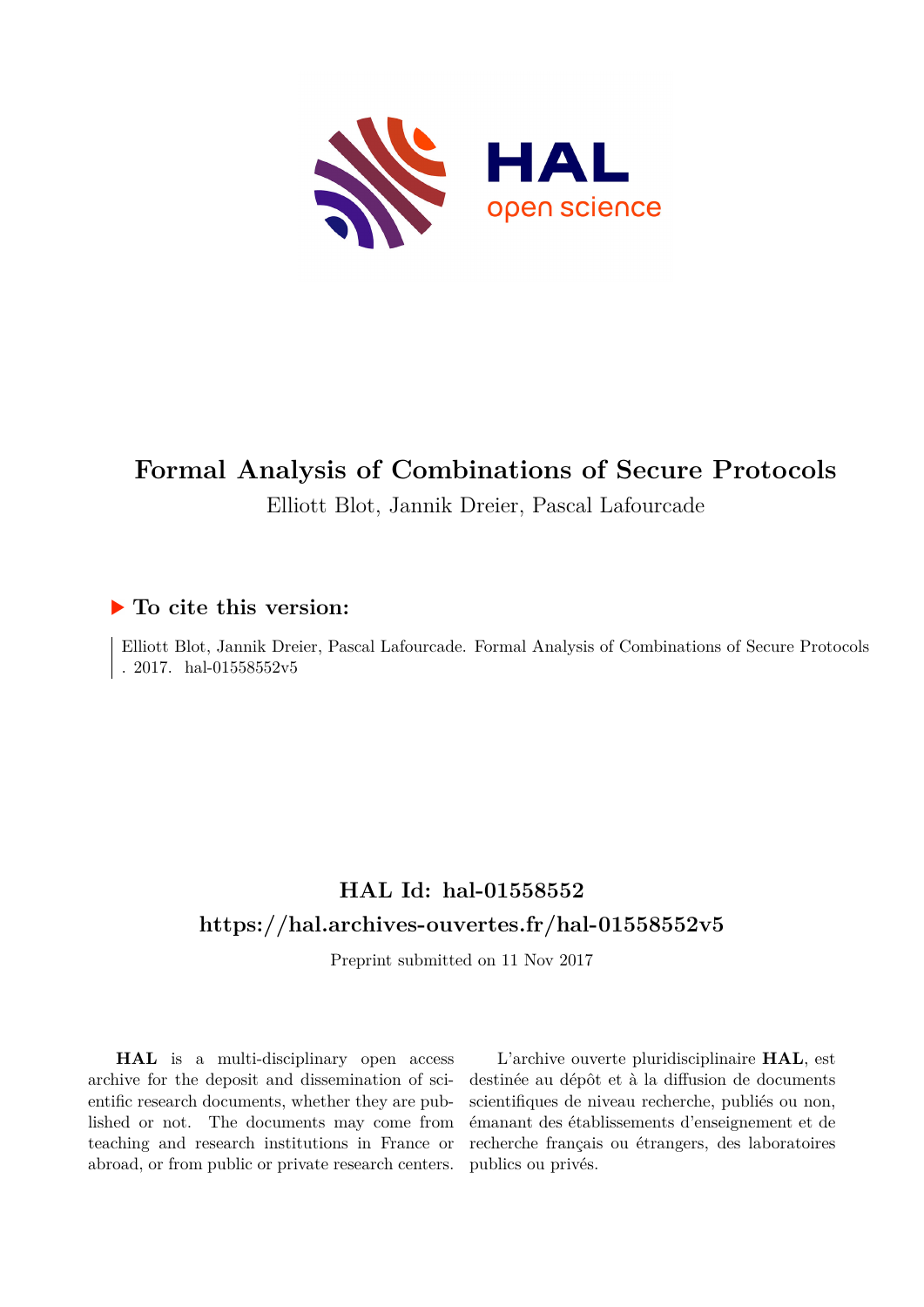# Formal Analysis of Combinations of Secure Protocols\*

Elliott Blot<sup>1</sup>, Jannik Dreier<sup>2</sup>, and Pascal Lafourcade<sup>1</sup>

<sup>1</sup> LIMOS, University Clermont Auvergne, France elliott.blot@gmail.com <sup>2</sup> LORIA, Université de Lorraine, INRIA, CNRS, France jannik.dreier@loria.fr <sup>3</sup> LIMOS, University Clermont Auvergne, France pascal.lafourcade@uca.fr

Abstract. When trying to prove the security of a protocol, one usually analyzes the protocol in isolation, i.e., in a network with no other protocols. But in reality, there will be many protocols operating on the same network, maybe even sharing data including keys, and an intruder may use messages of one protocol to break another. We call that a multiprotocol attack. In this paper, we try to find such attacks using the Tamarin prover. We analyze both examples that were previously analyzed by hand or using other tools, and find novel attacks.

# 1 Introduction

When analyzing the security of protocols, one aims at proving specific security properties. The most common types of properties are secrecy, meaning that an intruder cannot know a secret value, and authentication, meaning that if A thinks he is talking to  $B$ , then he is really talking to  $B$ . In our digitalized world there are more and more cryptographic protocols everywhere, and we want to verify them to ensure their security.

It is not realistic to assume that a protocol is running alone in the network, and in the real world, an intruder can try to use messages of other protocols in the network to break a protocol. That is what we call a multi-protocol attack.

More precisely, we study the following problem of multi-protocols attacks. Given two protocols that ensure a certain security property in isolation, are they still safe for this property if we put them together in the same network? Unsurprisingly there exist many combinations of protocols where this is not the case, i.e., where we can mount multi-protocols attacks.

There are a lot of tools for automatic analysis of security properties, like ProVerif [3], AVISPA [2], Athena [27], Scyther [12], or Tamarin [23]. But they

<sup>?</sup> This research was conducted with the support of the Indo-French Centre for the Promotion of Advanced Research (IFCPAR) and the Center Franco-Indien Pour La Promotion De La Recherche Avancée (CEFIPRA) through the project DST/CNRS 2015-03 under DST-INRIA-CNRS Targeted Programme, and by the CNRS PEPS SISC ASSI 2016/2017.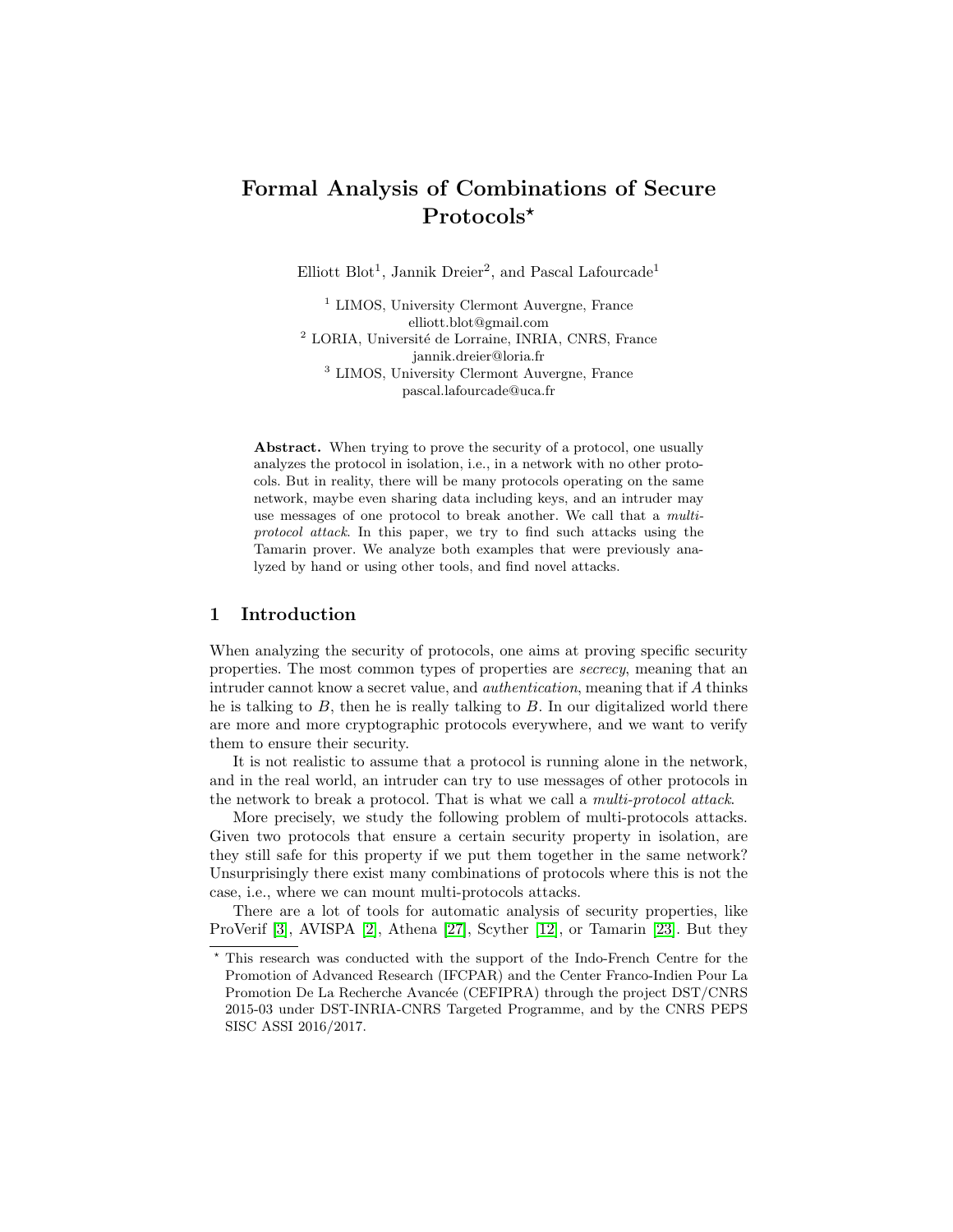are generally used to analyze the security of a protocol executed in isolation, meaning that each agent only executes the analyzed protocol. In this paper, our aim is also to automatically find multi-protocols attacks using Tamarin.

Contributions: Several multi-protocols attacks have been found manually or using other tools, our aim is to find them automatically using the Tamarin prover [23]. Our contributions are the following:

- We automatically find all the manual attacks described in [22]. Moreover, we find novel different attacks on the same properties, or unknown attacks on different properties. This demonstrates the limitations of a manual approach for finding attacks. It underlines that automatic verification is a very efficient approach for analyzing the security of cryptographic protocols.
- We analyzed all the protocols given in [9], where the authors used Scyther, a different protocol verification tool. We confirm the results from Scyther using Tamarin.
- We developed an algorithm to simplify the process of creating the multiprotocol specification file in Tamarin from the individual protocol specifications. The algorithm also automatically generates necessary helping lemmas in Tamarin in order to verify the combination of the two protocols more efficiently. The algorithm is implemented in Python, and available online [15].

Related work: The existence of multi-protocol attack have been introduced by Kelsey, Schneier, and Wagner in [18]. In this paper the attacks were found manually and the authors consider protocols crafted to break other protocols.

In [22], Mathuria, Raj Singh, Venkata Sharavan, and Kirtankar found six multi-protocol attacks based on 13 protocols from literature: Denning-Sacco protocol [13], amended Woo-Lam protocol [5], ISO Five-Pass protocol [7], Abadi-Needham protocol [1], six protocols from Perrig and Song using APG [26], and three protocols from Zhou and Foley using ASPB [30]. In contrast to these works, we use an automatic verification tool to find these attacks.

Cremers found many multi-protocol attacks in [9], using the tool Scyther, with 30 protocols from literature including Needham Schroeder protocol [24], Needham Schroeder symmetric key protocol [24], Needham Schroeder symmetric key amended protocol [25], Lowe's modified version of the Needham Schroeder protocol [19], SPLICE/AS [29], Hwang and Chen's version of SPLICE/AS [16], Clark and Jacob's version of SPLICE/AS [8], a basic SOPH example (Secret-Out Public-Home), Woo Lam pi f [28], Kao Chow v.1, v.2 and v.3 [17], Yahalom's protocol [4], and Lowe's version of Yahalom protocol [21]. Compared to this work we use the Tamarin instead of Scyther.

There is also a considerable amount of work of preventing multi-protocol attacks by construction using special composition frameworks. These frameworks exist in the computational (e.g., Universal Composability [6]) and in the symbolic setting (e.g., Protocol Composition Logic [14]).

Outline: The paper is structured as follows. In Section 2, we present the results we obtain and we compare them with those obtained manually in [22] or using Scyther [9]. Then, Section 3 discusses our workflow in Tamarin, and finally the last section concludes the paper.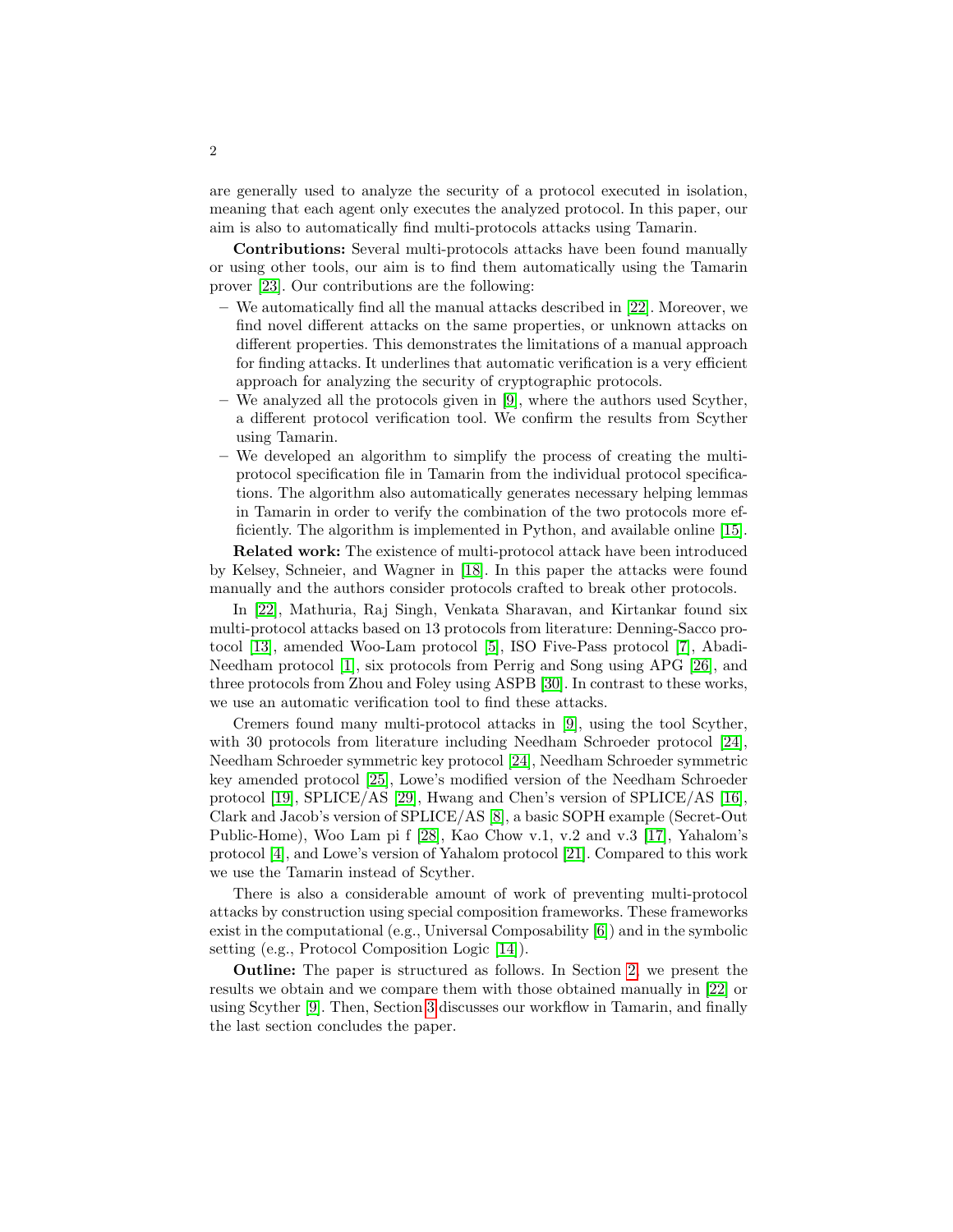# 2 Multi-Protocol Attacks

First we define the properties that we want to verify for each protocol. We define one property for secrecy and two authentication properties.

- Secrecy [10]: if A claims the secrecy of a variable  $N_A$  at the end of the run of the protocol, then an intruder cannot know this variable.
- Non-injective agreement [11]: if a protagonist A completes a run apparently with  $B$ , then  $B$  has run the protocol with  $A$  and  $A$  agrees with all other protagonist on all values. This is not exactly the same definition as in [20], but we keep this definition because it is this one that is used by Scyther.
- Non-injective synchronisation [11]: if a protagonist A completes a run as the initiator apparently with  $B$  as the responder, then  $B$  has run the protocol as the responder with  $A$ , and all messages sent and received are exactly like described in the specification of the protocol, in the same order.

We call a type-flaw attack an attack where the intruder uses data of a different type than the data expected by the protocol. For example, in such an attack, the intruder could use two nonces  $N_1$ ,  $N_2$  instead of another single nonce N  $(N = (N_1, N_2))$ , or uses an ID as a nonce. We consider separately the case where the intruder can make type-flaw attacks (such attacks are valid) and the case where the intruder cannot (such attacks are not valid).

All our Tamarin files are available online [15].

#### 2.1 Attacks by Cremers [9]

First we study the protocols analyzed in [9] using Scyther. We modeled all these protocols individually in Tamarin. Figure 1 presents our results using Tamarin for the properties described previously, and Figure 2 presents our results for multi-protocols using Tamarin, where we verify the properties for the first of the two protocols. In these figures, ni-synch stands for non-injective synchronisation, sec stands for secrecy and ni-agree stands for non-injective agreement. Moreover,  $\checkmark$  means that we did not find any attacks, and  $\checkmark$  means there is at least one attack for the property. A yellow box means that the first protocol (the one for which we verify the security properties in the combination) is safe for this property in isolation, and red box means that both protocols are safe for this property in isolation. Empty box means that the property is not relevant for this protocol, for example the key  $K_{AB}$  does not exist in the protocol in the property secrecy A  $K_{AB}$  and secrecy B  $K_{AB}$ , or a protagonist A never obtains a nonce  $N_B$  in the property secrecy A  $N_B$ .

We find the same results with Tamarin as with Scyther. We do not consider type-flaw attack for these protocols, because the number of combination with multi-protocol attack is too large (more than 100 different combinations) to model them all manually with Tamarin. All timings are calculated with 6 CPUs of 2 GHz and 32 GB of memory.

We can see in Figure 2 that even if two protocols are safe in isolation for a property, it is not guaranteed that the combination of this two protocols is safe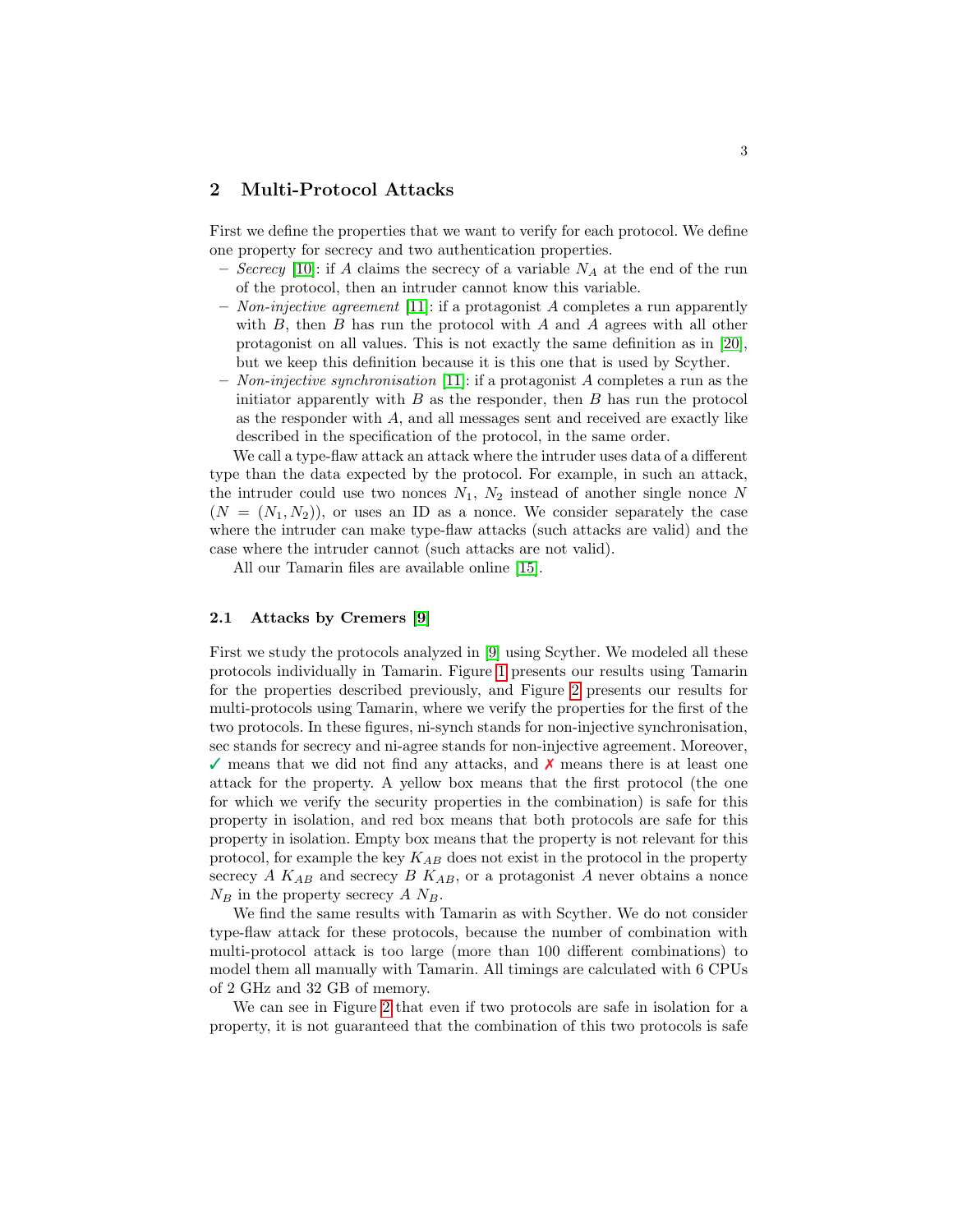|                        | ni-                | ni-                | $\sec A$           | sec B              | $\sec A$     | $sec\ B$           | sec A                    | sec $\cal B$                 | $_{\rm ni-}$       | $n$ i-             |
|------------------------|--------------------|--------------------|--------------------|--------------------|--------------|--------------------|--------------------------|------------------------------|--------------------|--------------------|
| name                   | synch              | synch              |                    | $N_A$              |              |                    | $K_{AB}$                 |                              | agree              | agree              |
|                        | $\boldsymbol{A}$   | $\boldsymbol{B}$   | $\mathcal{N}_A$    |                    | $N_B$        | $N_B$              |                          | $K_{AB}$                     | $\boldsymbol{A}$   | $\boldsymbol{B}$   |
| $_{\rm NSS}$           | 0:07               | 0:06               | 0:01               |                    | 0:02         | 0:01               | 0:02                     | 0:01                         | 0:03               | 0:02               |
|                        | ✓                  | ✓                  | X                  |                    | ✓            | ✓                  | ✓                        | ✓                            | ✓                  | ✓                  |
|                        | 0:16               | 0:37               | 0:05               |                    | 0:35         | 10:28              | 0:03                     | 0:06                         | 0:03               | 0:02               |
| <b>NSSA</b>            | $\pmb{\mathsf{x}}$ | X                  | $\pmb{\mathsf{x}}$ |                    | $\checkmark$ | $\checkmark$       | ✓                        | ✓                            | $\pmb{\mathsf{x}}$ | $\pmb{\mathsf{x}}$ |
| $_{\rm NS}$            | 0:28               | 0:05               | 0:01               | 0:01               | 0:08         | 0:02               | $\overline{\phantom{0}}$ |                              | 0:12               | 0:04               |
|                        | ✓                  | X                  | ✓                  | $\pmb{\mathsf{x}}$ | ✓            | X                  |                          | $\overline{\phantom{a}}$     | ✓                  | $\boldsymbol{x}$   |
| NSL                    | 0:22               | 1:07               | 0:01               | 0:04               | 0:07         | 0:02               |                          |                              | 0:08               | 0:17               |
|                        | ✓                  | ✓                  | ✓                  | $\checkmark$       | ✓            | ✓                  |                          |                              | ✓                  | ✓                  |
| $\mathbf{A}\mathbf{S}$ | 0:09               | 0:04               | 0:03               | 0:02               |              | 0:02               |                          |                              | 0:11               | 0:01               |
|                        | X                  | X                  | X                  | X                  |              | X                  |                          |                              | X                  | X                  |
| AShc                   | 0:05               | 0:05               | 0:04               | 0:03               |              | 0:03               | $\blacksquare$           |                              | 0:45               | 0:02               |
|                        | X                  | $\pmb{\mathsf{x}}$ | $\pmb{\mathsf{x}}$ | $\pmb{\mathsf{x}}$ | -            | $\pmb{\mathsf{x}}$ |                          | -                            | $\pmb{\mathsf{x}}$ | X                  |
| $\rm K$                | 0:06               | 0:15               | 0:00               | 0:16               | 0:03         | 0:01               | 0:02                     | 0:32                         | 0:07               | 0:12               |
|                        | X                  | X                  | X                  | X                  | X            | Х                  | ✓                        | ✓                            | Х                  | $\boldsymbol{x}$   |
| K2                     | 0:05               | 1:40               | 0:04               | 0:30               | 0:04         | 0:30               | 0:04                     | 0:21                         | 0:04               | 0:40               |
|                        | X                  | X                  | X                  | X                  | X            | X                  | ✓                        | ✓                            | X                  | X                  |
| $\rm K3$               | 0:03               | 5:43               | 0:02               | 0:02               | 0:04         | 0:05               | 0:05                     | 2:27                         | 0:02               | 4:26               |
|                        | X                  | X                  | Х                  | Х                  | X            | $\pmb{\mathsf{x}}$ | ✓                        | $\checkmark$                 | X                  | X                  |
| WLpif                  | 0:00               | 0:01               |                    |                    | 0:00         | 0:00               | $\overline{\phantom{a}}$ |                              | 0:00               | 0:01               |
|                        | X                  | $\boldsymbol{x}$   | -                  | -                  | X            | X                  |                          | $\qquad \qquad \blacksquare$ | X                  | $\pmb{\mathsf{X}}$ |
| Y                      | 0:04               | 5:53               | 0:04               | 0:12               | 0:24         | 0:13               | 0:09                     | 0:12                         | 0:03               | 4:18               |
|                        | X                  | Х                  | X                  | $\pmb{\mathsf{x}}$ | ✓            | Х                  | ✓                        | $\pmb{\mathsf{x}}$           | X                  | $\pmb{\mathsf{X}}$ |
| YL                     | 0:12               | 0:32               | 0:01               | 0:02               | 0:07         | 0:15               | 0:05                     | 0:11                         | 0:06               | 0:17               |
|                        | ✓                  | ✓                  | Х                  | X                  | ✓            | ✓                  | ✓                        | ✓                            | ✓                  | ✓                  |
|                        | 0:06               | 0:25               | 0:05               | 0:05               |              | 0:01               |                          |                              | 0:02               | 0:06               |
| AScj                   | X                  | X                  | X                  | $\checkmark$       |              | X                  |                          |                              | Х                  | X                  |
|                        | $0:00$             | 0:01               | 0:00               | 0:01               |              |                    |                          |                              | 0:00               | 0:01               |
| soph                   | ✓                  | Х                  | $\pmb{\mathsf{x}}$ | X                  |              | -                  |                          |                              | ✓                  | $\pmb{\mathsf{X}}$ |
|                        |                    |                    |                    |                    |              |                    |                          |                              |                    |                    |

**Fig. 1.** Results found using Tamarin with  $NS =$  Needham Schroeder [24], NSS = Needham Schroeder Symmetric Key [24], NSSA = Needham Schroeder Symmetric Key Amended [25], NSL = Needham Schroeder Lowe [19], AS = SPLICE/AS [29], AShc = Hwang and Chen version of SPLICE/AS [16], AScj = Clark and Jacob version of SPLICE/AS [8],  $K =$  Kao Chow [17],  $K2 =$  Kao Chow v.2 [17],  $K3 =$  Kao Chow v.3 [17], WLpif = Woo Lam pi f [28], Y = Yahalom [4], YL = Yahalom Lowe [21], soph = a SOPH basic example. ni-synch denotes non-injective synchronisation, ni-agree denotes non-injective agreement, and sec  $A$   $N_A$  denotes the fact that  $A$  claims the secrecy of  $\mathcal{N}_A.$ 

too if they share keys, and multi-protocol attacks are not only due to the other protocol that is not safe for this property.

We would expect that Tamarin takes more time to analyze properties for multi-protocols than for protocols in isolation, due to the increased number of transitions and the larger number of traces with the new protocol.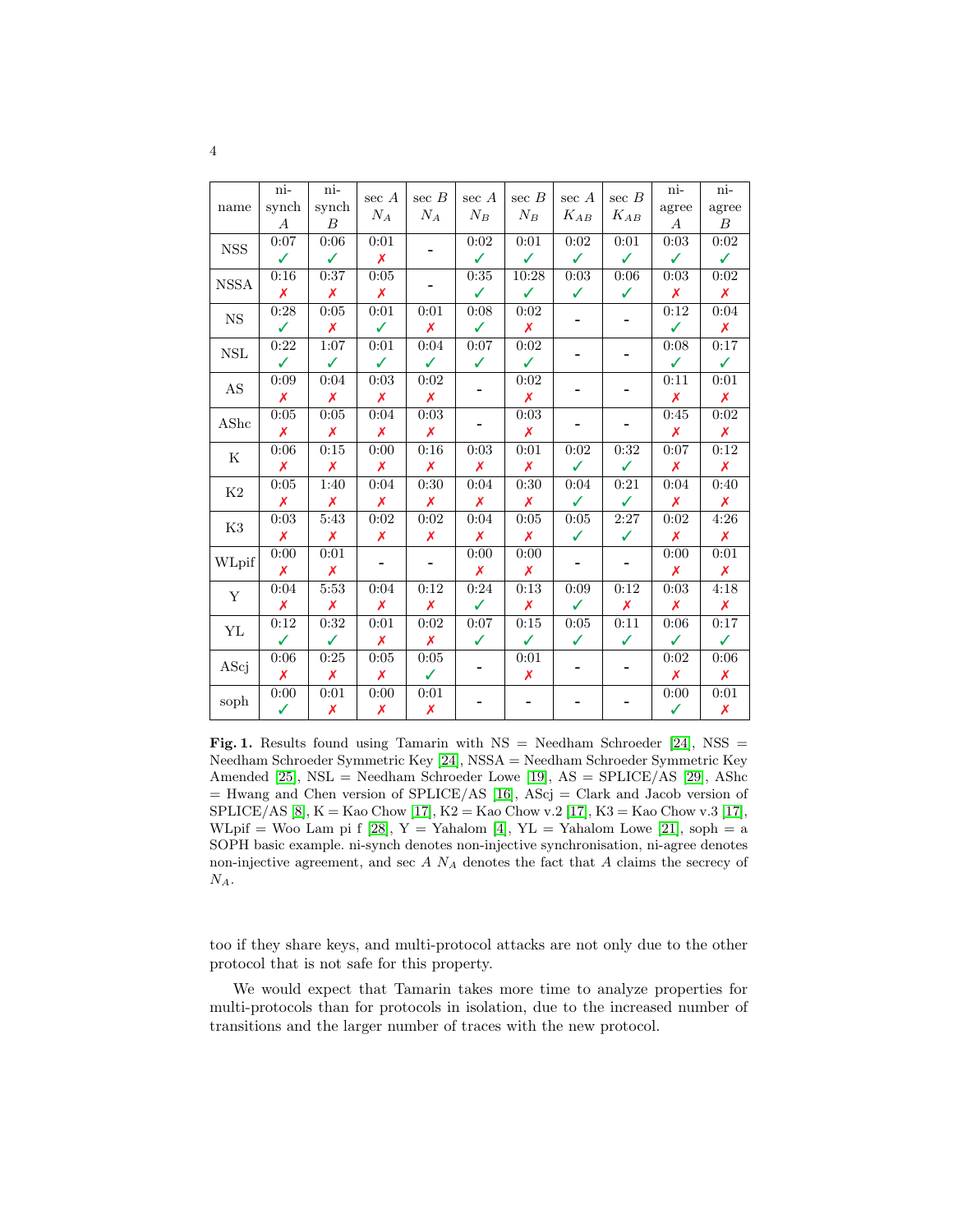| name                                  | ni-<br>synch<br>$\boldsymbol{A}$ | ni-<br>synch<br>B | $\sec A$<br>$N_A$    | sec B<br>$N_{A}$     | $\sec A$<br>$N_B$          | $sec\ B$<br>$N_B$          | $\sec A$<br>$K_{AB}$ | sec $\cal B$<br>$K_{AB}$ | $_{\rm ni-}$<br>agree<br>$\boldsymbol{A}$ | ni-<br>agree<br>В        |
|---------------------------------------|----------------------------------|-------------------|----------------------|----------------------|----------------------------|----------------------------|----------------------|--------------------------|-------------------------------------------|--------------------------|
| <b>NSS</b><br>$+$<br><b>NSSA</b>      | 0:53<br>$x *$                    | 1:35<br>$x *$     | $0\mathord:12$<br>X  |                      | 10:39<br>✓                 | 0:32<br>$x**$              | 0:05<br>✓            | 1:34<br>$x**$            | 0:32<br>$x *$                             | 0:24<br>$x *$            |
| $NS +$<br>$\mathbf{A}\mathbf{S}$      | 0:40<br>✓                        | 0:09<br>X         | 0:01<br>$\checkmark$ | 0:02<br>X            | 0:14<br>$x**$              | 0:03<br>X                  |                      |                          | 0:16<br>$\checkmark$                      | 0:06<br>$\boldsymbol{x}$ |
| $NS +$<br>AShc                        | 0:39<br>✓                        | $0.08\,$<br>Х     | 0:01<br>✓            | 0:02<br>X            | 0:14<br>$x**$              | 0:03<br>$\pmb{\mathsf{x}}$ |                      |                          | 0:18<br>✓                                 | 0:07<br>X                |
| <b>NSL</b><br>$+AS$                   | 0:08<br>✓                        | 4:45<br>✓         | 0:02<br>✓            | 0:13<br>$\checkmark$ | 0:08<br>$x**$              | 0:08<br>$x *$              |                      |                          | 0:04<br>✓                                 | 0:53<br>✓                |
| <b>NSL</b><br>$\! + \!\!\!\!$<br>AShc | 0:28<br>✓                        | 18:44<br>✓        | 0:01<br>✓            | 0:21<br>✓            | 0:19<br>$x**$              | 0:14<br>$x *$              |                      |                          | 0:11<br>✓                                 | 0:23<br>✓                |
| $K +$<br>WLpif                        | 0:03<br>X                        | 0:11<br>Х         | 0:02<br>X            | 0:03<br>X            | 0:02<br>Х                  | 0:03<br>X                  | 0:01<br>✓            | 0:03<br>$x**$            | 0:03<br>X                                 | 0:06<br>X                |
| $K2+$<br>WLpif                        | 0:05<br>X                        | 0:22<br>Х         | 0:03<br>X            | 0:04<br>X            | 0:03<br>Х                  | 0:03<br>X                  | 0:05<br>✓            | 0:03<br>$x**$            | 0:07<br>X                                 | 0:15<br>X                |
| $K3+$<br>WLpif                        | 0:03<br>X                        | 0:23<br>X         | 0:02<br>Х            | 0:32<br>X            | 0:02<br>$\pmb{\mathsf{X}}$ | 0:03<br>Х                  | 0:11<br>✓            | 0:03<br>$x**$            | 0:02<br>X                                 | 0:29<br>$\boldsymbol{x}$ |
| ${\rm YL}$ +<br>$\mathbf Y$           | $1:52*$<br>Х                     | $3:12*$<br>X      | 1:03<br>Х            | 1:01<br>Х            | 2:21<br>✓                  | 19:37<br>✓                 | 1:15<br>✓            | 6:48<br>✓                | 1:01<br>$x *$                             | 6:43<br>$x *$            |
| AScj<br>$+$<br>soph                   | 0:15<br>X                        | 0:06<br>X         | 0:11<br>X            | 0:09<br>$x *$        |                            | 0:02<br>Х                  |                      |                          | 0:04<br>Х                                 | 0:04<br>Х                |

**Fig. 2.** Result found with Tamarin. NS = Needham Schroeder [24], NSS = Needham Schroeder Symmetric Key [24], NSSA = Needham Schroeder Symmetric Key Amended [25],  $NSL$  = Needham Schroeder Lowe [19],  $AS$  =  $SPLICE/AS$  [29], AShc  $=$  Hwang and Chen's version of SPLICE/AS [16], AScj  $=$  Clark and Jacob's version of SPLICE/AS [8], K = Kao Chow [17], K2 = Kao Chow v.2 [17], K3 = Kao Chow v.3 [17], WLpif = Woo Lam pi f [28], Y = Yahalom [4], YL = Yahalom Lowe [21], soph = a SOPH basic example. ni-synch denotes non-injective synchronisation, ni-agree denotes non-injective agreement, and sec  $A$   $N_A$  denotes fact that  $A$  claims the secrecy of  $N_A$ . \* = the first protocol is safe in isolation, \*\* = both protocol are safe in isolation

But as we can see in Figure 1 and 2, this is not always the case, like for example for the property ni-synch A for Kao Chow (K) in Figure 1, and for Kao Chow  $+$  Woo Lam pi f  $(K+ WL$ pif) in Figure 2. This is generally due to the fact that Tamarin finds an attack more rapidly than a proof as Tamarin stops after the first attack it finds (it does not try to find all attacks).

It can also happen that Tamarin proves a property for the combination of protocols more quickly than for the protocols in isolation, like for example Needham Schroeder Lowe in Figure 1 and Needham Schroeder Lowe + SPLICE/AS in Figure 2 for ni-synch A. This can occur for example if the precomputations are the dominating part of the total runtime.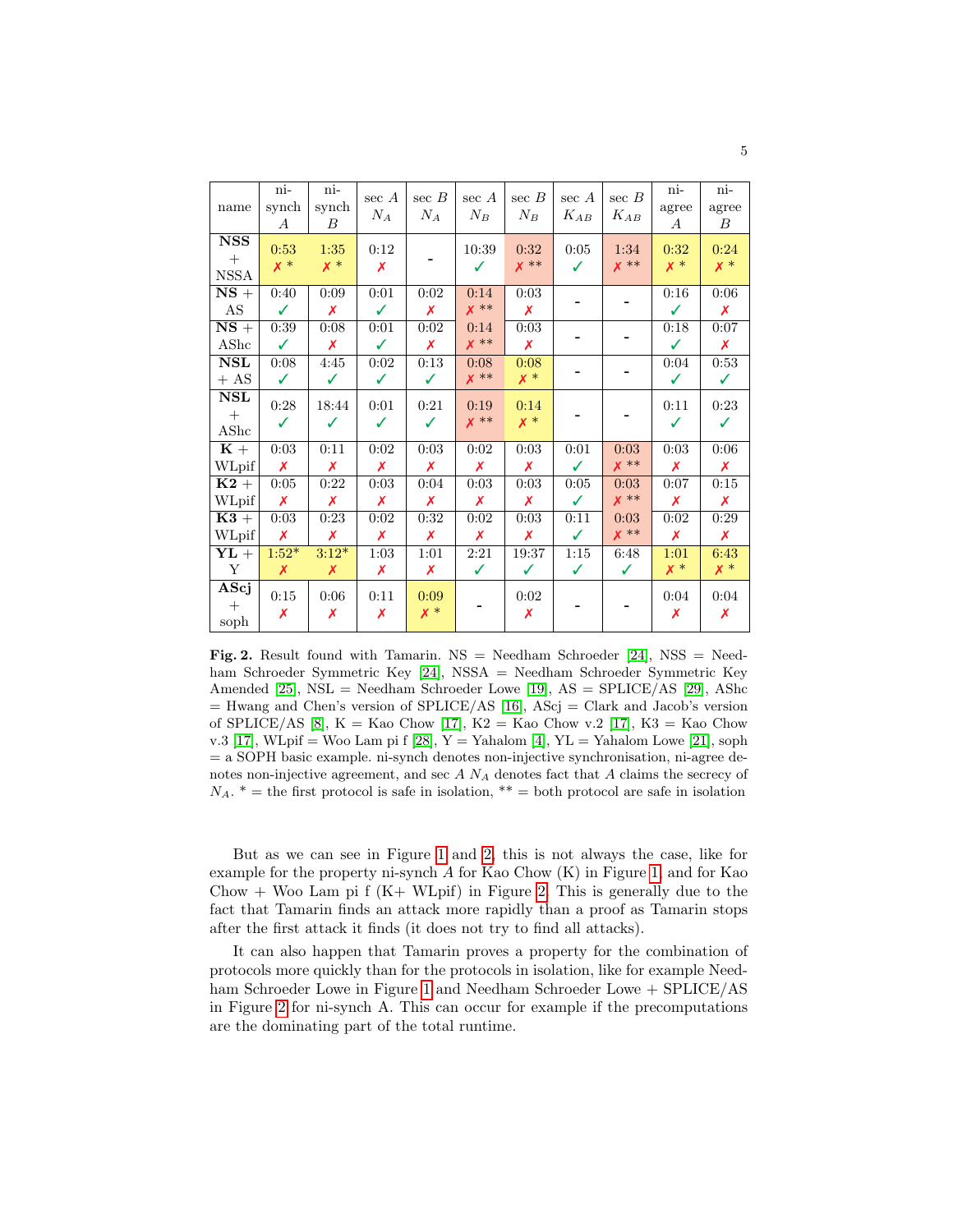#### 2.2 Attacks by Mathuria et al. [22]

We try to find the attacks described in [22] using Tamarin, to see if we find the same or different attacks if we use an automatic tool. The properties verified are not clearly defined in [22], so we keep the properties as defined previously. More precisely, we verified different authentication properties: non-injective synchronization, non-injective agreement, and a weaker agreement property. The property non-injective agreement as define previously is too strong to get comparable result with the paper, most of protocols of the paper are not safe for this property even in isolation. So we consider a weaker authentication property defined as follows:

– weaker agreement: if B thinks that a nonce  $N_A$  is generated by A, then A has generated  $N_A$  and B authenticates A (called Aut A in Figure 3 and 4)

Figure 3 summarizes results that we obtain with Tamarin in isolation on protocols from [22], and Figure 4 summarizes results we obtain for the multiprotocols. As previously, ni-synch stands for non-injective synchronization, sec stands for secrecy and ni-agree stands for non-injective agreement. Moreover  $\checkmark$ means that we did not find any attacks, and  $\chi$  means there is at least one attack for the property. A yellow box means that the first protocol (the one for which we verify security in the combination) is safe for this property in isolation, and red box means that both protocols are safe for this property in isolation. An empty box means that the property is not relevant for this protocol.

We can see in Figure 3 in the case of APG.3 for non-injective synchronization and non-injective agreement, all attacks which we found in isolation are typeflaw attacks, and the protocol is safe if we do not consider type-flaw attacks. But attacks we found for APG.3 with APG.2 are not type flaw attacks (see 2.2), so we consider type-flaw attacks separately in this paper. But in the case of ZF.2, we have a protocol that is not safe for any property, considering type-flaws or not. So it is useless to see if ZF.2 can have a multi-protocol attack for a property in combination with an other protocol, a point that the authors of the original paper missed most likely since they searched for attacks manually.

The property weaker agreement seems to be closest to the property used in [22], because we found the same attacks for some protocols. Thus, in rest of the paper, we only present attacks on this property.

In comparison to the original paper we have found, using Tamarin, sometimes different attacks, and sometimes new attacks on the authentication of other protagonists in the same combination of protocols. This is likely due to the fact that Mathuria et al. searched for attacks manually, and were thus probably unable to analyze all combinations in detail or missed attacks in their analysis.

In all protocols, we have three participants,  $A$  the initiator,  $B$  the responder, and  $S$  the trusted server. We use symmetric encryption, so  $S$  shares the key  $K_{AS}$  (respectively  $K_{BS}$ ) with A (respectively B). Moreover,  $K_{AB}$  denotes the session key between A and B, and  $N_A$  (respectively  $N_B$ ) a nonce generated by A (respectively  $B$ ). Then  $\{M\}_K$  denotes the cipher-text obtained by encrypting a message  $M$  with the symmetric key  $K$ . As in the original paper, we assume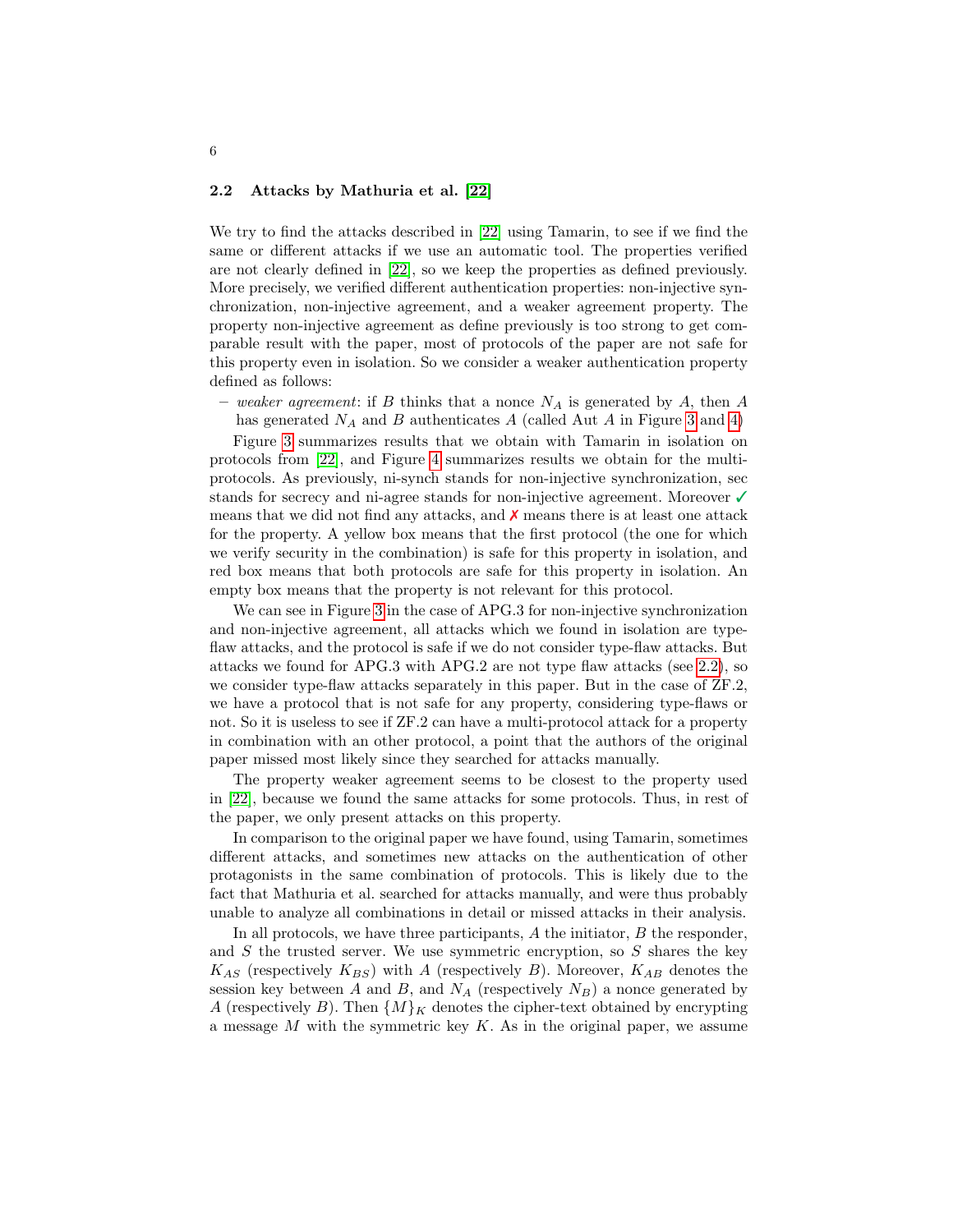| name             | ni-              | ni-<br>synch synch |       | sec $A$ sec $B$ |       | sec $A$ sec $B$ |          | sec $A$ sec $B$ | ni-<br>agree | ni-<br>agree     | Aut              | Aut          |
|------------------|------------------|--------------------|-------|-----------------|-------|-----------------|----------|-----------------|--------------|------------------|------------------|--------------|
|                  | $\boldsymbol{A}$ | $\boldsymbol{B}$   | $N_A$ | $N_A$           | $N_B$ | $N_B$           | $K_{AB}$ | $K_{AB}$        | А            | $\boldsymbol{B}$ | $\boldsymbol{A}$ | В            |
| APG.1            | 0:14             | 0:03               | 0:01  | 0:01            | 0:08  | 0:01            |          |                 | 0:06         | 0:01             | 0:01             | 0:04         |
|                  | ✓                | ✓                  | X     | X               | X     | X               |          |                 | ✓            | ✓                | ✓                | $\checkmark$ |
| APG.2            | 0:09             | 0:03               | 0:01  | 0:01            | 0:05  | 0:01            |          |                 | 0:05         | 0:01             | 0:01             | 0:02         |
|                  | ✓                | ✓                  | Х     | Х               | Х     | Х               |          |                 | ✓            | ✓                | ✓                | ✓            |
| APG.3            | 0:06             | 0:05               | 0:01  | 0:01            | 0:08  | 0:02            |          |                 | 0:05         | 0:02             | 0:01             | 0:06         |
|                  | $x *$            | $x *$              | X     | X               | X     | Х               |          |                 | $x *$        | $x *$            | ✓                | ✓            |
| APG.4            | 0:37             | 0:21               | 0:04  | 0:04            | 0:18  | 0:01            | 0:13     | 0:04            | 0:23         | 0:09             | 0:06             | 0:06         |
|                  | ✓                | ✓                  | Х     | Х               | ✓     | ✓               | ✓        | ✓               | ✓            | ✓                | ✓                | ✓            |
| $\rm{APG.5}$     | 0:48             | 25:57              | 0:05  | 0:03            | 0:20  | 2:04            | 0:14     | 6:18            | 0:30         | 11:37            | 0:29             | 0:00         |
|                  | ✓                | ✓                  | Х     | Х               | ✓     | ✓               | ✓        | ✓               | ✓            | $\checkmark$     | ✓                | ✓            |
| APG.6            | 0:04             | 0:06               | 0:01  | 0:02            | 0:02  | 0:02            | 0:06     | 0:04            | 0:04         | 0:02             | 0:02             | 0:04         |
|                  | X                | Х                  | Х     | Х               | Х     | Х               | ✓        | ✓               | Х            | Х                | ✓                | ✓            |
| DS               | 0:01             | 0:01               |       |                 |       |                 | 0:01     | 0:01            | 0:01         | 0:01             | 0:00             |              |
|                  | X                | X                  |       |                 |       |                 | ✓        | ✓               | ✓            | Х                | ✓                |              |
| <b>AWL</b>       | 0:01             | 0:01               |       |                 | 0:00  | 0:00            |          |                 | 0:00         | 0:00             | 0:00             | 0:00         |
|                  | X                | X                  |       |                 | Х     | Х               |          |                 | X            | X                | X                | ✓            |
| ISO <sub>5</sub> | 0:19             | 0:33               | 0:02  | 0:03            | 0:04  | 0:09            | 0:01     | 0:09            | 0:05         | 0:16             | 0:06             | 0:04         |
|                  | ✓                | ✓                  | Х     | X               | ✓     | ✓               | ✓        | ✓               | ✓            | ✓                | ✓                | ✓            |
| AN               | 0:01             | 0:01               | 0:00  | 0:01            | -     | 0:01            | 0:01     | 0:02            | 0:00         | 0:00             | 0:01             | 0:00         |
|                  | X                | X                  | X     | X               |       | X               | ✓        | ✓               | X            | X                | X                | Х            |
| ZF.1             | 0:16             | 5:01               | 0:05  | 0:24            | 0:06  | 0:18            | 0:13     | 1:08            | 0:02         | 0:39             | 0:11             | 0:06         |
|                  | X                | X                  | X     | X               | X     | Х               | X        | ✓               | X            | ✓                | ✓                | Х            |
| ZF.2             | 0:01             | 0:06               | 0:01  | 0:01            | 0:01  | 0:01            | 0:01     | 0:01            | 0:01         | 0:04             | 0:07             | 0:01         |
|                  | X                | X                  | X     | X               | X     | X               | X        | X               | Х            | X                | X                | Х            |
| ZF.3             | 28:25            | 1:08               | 0:39  | 0:12            | 0:33  | 0:11            | 4:50     | 0:57            | 2:10         | 0:22             | 0:47             | 0:35         |
|                  | ✓                | X                  | X     | Х               | Х     | Х               | ✓        | Х               | ✓            | X                | ✓                | ✓            |

Fig. 3. Results found with Tamarin with APG from [26],  $DS =$  Denning Sacco [13],  $AWL = A$ mended Woo Lam [5], ISO5 = ISOFive-Pass [7],  $AN = Abadi$  Needham [1], ZF from  $[30]$ ,  $* =$  only type-flaw attacks.

that each participant shares the same key for both protocols. In the following, when we talk about authentication, we mean non-injective agreement.

In the following we discuss our results in details. First we discuss attacks that we found and that differ from those presented in [22], then we present new attacks for properties that were not analyzed in [22].

## Different Attacks

APG.4 with APG.6: The first attack is on the authentication of A. In this attack, two protagonists  $A$  and  $A'$  initiate the  $APG.6$  [26] protocol with  $B$ , and the intruder C pretends to be A in  $APG.4$  [26]. In the protocol initiated by  $A', C$ learns  $(N_{A'}, N'_{B}, A')$ , used as a session key, and its ciphertext  $\{N_{A'}, N'_{B}, A'\}_{K_{BS}}$ . In the protocol initiated by  $A, C$  learns the nonce  $N_B$ , used to authenticate to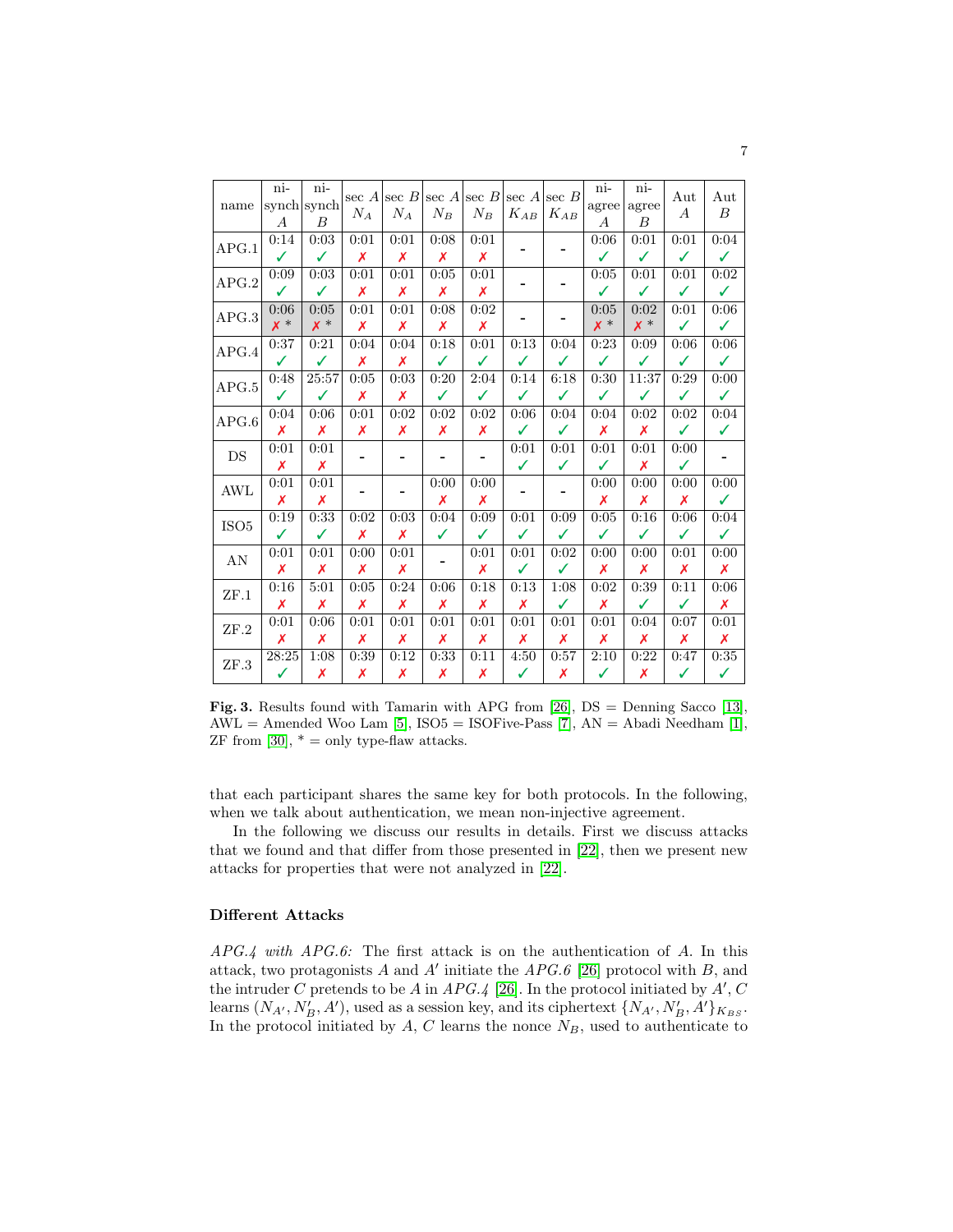|                                               | ni-              | ni-         | sec              | sec              | sec   | sec              | sec              |          | ni-   | ni-     |         |       |
|-----------------------------------------------|------------------|-------------|------------------|------------------|-------|------------------|------------------|----------|-------|---------|---------|-------|
| name                                          |                  | synch synch | $\boldsymbol{A}$ | $\boldsymbol{B}$ | А     | $\boldsymbol{B}$ | $\boldsymbol{A}$ | $\sec B$ | agree | agree   | Aut $A$ | Aut   |
|                                               | $\boldsymbol{A}$ | В           | $N_A$            | $N_A$            | $N_B$ | $N_B$            | $K_{AB}$         | $K_{AB}$ | А     | B       |         | В     |
| $AP\overline{G.1}$                            | 0:01             | 0:08        | 0:01             | 0:01             | 0:01  | 0:02             |                  |          | 0:01  | 0:03    | 0:02    | 0:01  |
| $^{+}$                                        | $x**$            | $x**$       | X                | Х                | Х     | Х                |                  |          | $x**$ | $x**$   | $x**$   | $x**$ |
| APG.2                                         |                  |             |                  |                  |       |                  |                  |          |       |         |         |       |
| APG.3                                         | 0:01             | 0:08        | 0:01             | 0:03             | 0:02  | 0:03             |                  |          | 0:01  | 0:03    | 0:03    | 0:01  |
| $^{+}$                                        | Х                | X           | X                | Х                | x     | Х                |                  |          | X     | X       | $x**$   | $x**$ |
| APG.2                                         |                  |             |                  |                  |       |                  |                  |          |       |         |         |       |
| APG.4                                         | 0:18             | 1:20:54     | 0:05             | 0:06             | 4:54  |                  | 53:41 2:09       | 1:27:40  | 0:15  | 1:00:48 | 4:27    | 0:28  |
| $^{+}$                                        | $x**$            | $x *$       | X                | Х                | ✓     | $x *$            | ✓                | $x**$    | $x *$ | $x *$   | $x**$   | $x**$ |
| APG.6                                         |                  |             |                  |                  |       |                  |                  |          |       |         |         |       |
| $\mathbf{A}\overline{\mathbf{P}\mathbf{G}.5}$ | 0:08             | 28:40       | 0:07             | 0:03             | 2:05  | 0:02             | 1:23             | 0:03     | 0:04  | 23:28   | 4:45    | 0:07  |
| $^{+}$                                        | $x**$            | $x *$       | X                | Х                | ✓     | $x *$            | ✓                | $x**$    | $x *$ | $x *$   | $x**$   | $x**$ |
| APG.6                                         |                  |             |                  |                  |       |                  |                  |          |       |         |         |       |
| $DS +$                                        | 0:01             | 0:01        |                  |                  |       |                  | 0:01             | 0:01     | 0:01  | 0:01    | 0:01    |       |
| AWL                                           | Х                | X           |                  |                  |       |                  | $x**$            | $x**$    | $x *$ | $x *$   | $x *$   |       |
| ISO <sub>5</sub>                              | 0:03             | 0:09        | 0:01             | 0:03             | 0:01  | 0:04             | 0:01             | 0:06     | 0:02  | 0:03    | 0:04    | 0:01  |
| $+ AN$                                        | $x *$            | ✓           | X                | X                | $x**$ | ✓                | $x**$            | $x**$    | $x *$ | $x *$   | ✓       | $x *$ |
| ZF.2                                          | 0:01             | 0:39        | 0:07             | 0:12             | 0:06  | 0:12             | 0:05             | 0:12     | 0:01  | 0:33    | 3:52    | 0:11  |
| $+$ ZF.1                                      | X                | X           | X                | Х                | Х     | Х                | Х                | X        | Х     | X       | Х       | Х     |
| ZF.3                                          | 2:48             | 2:17        | 0:08             | 1:19             | 4:01  | 1:20             | 0:07             | 3:52     | 59:21 | 1:34    | 1:29:39 | 0:38  |
| $^{+}$                                        | $x**$            | X           | Х                | Х                | Х     | X                | $x**$            | Х        | $x**$ | Х       | ✓       | $x**$ |
| APG.2                                         |                  |             |                  |                  |       |                  |                  |          |       |         |         |       |

Fig. 4. Results found with Tamarin with APG from [26],  $DS =$  Denning Sacco [13],  $AWL =$  Amended Woo Lam [5], ISO5 = ISOFive-Pass [7],  $AN =$  Abadi Needham [1], ZF from [30],  $* =$  the first protocol is safe in isolation,  $** =$  both protocols are safe in isolation.

B. In Figure 5, steps on the left hand side are steps of APG.4, and steps on the right hand side are steps from APG.6.

This attack is a type-flaw attack, because the intruder uses  $(N_{A'}, N'_{B}, A')$ as a session key. So we blocked type-flaw attacks in Tamarin to see if there are other types of attacks, and we did not find other attacks on the authentication of A.

Denning-Sacco with Amended Woo-Lam: This attack is on the authentication of A. Again, it is a type-flaw attack, because the intruder uses  $(K_{AB}, T)$  as a nonce. In this attack, the intruder  $C$  plays the role of  $A$  and  $S$  in both protocols. First, B initiates a protocol Woo-Lam<sup>[5]</sup> with C who impersonates A. Then C sends the ID of  $A$  and a fake session key and a timestamp as a nonce.  $B$  encrypts that and C has now a valid message to send to B in Denning-Sacco[13]. This attack is described in Figure 6.

We did not find other types of attacks for this protocol when we blocked type-flaw attacks in Tamarin using a modified model.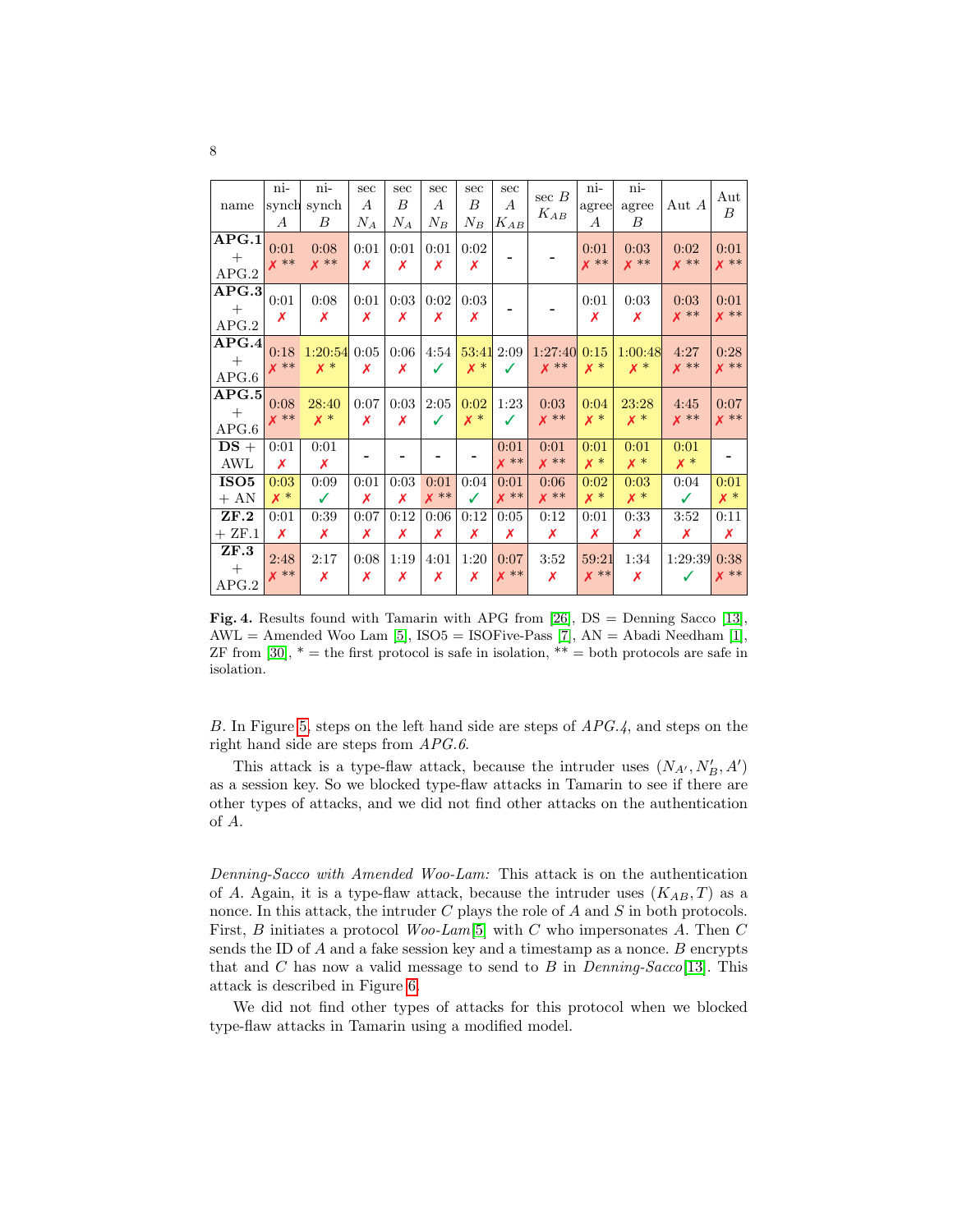$$
APG.4 \t\hskip 1.6cm APG.6
$$

$$
B \leftarrow N_{A'}, A'
$$
\n
$$
C \leftarrow N_{A'}, A'
$$
\n
$$
\{K_{A'B}, N'_B\}_{K_{BS}},
$$
\n
$$
B \xrightarrow{\{N_{A'}, N'_B, A'\}_{K_{BS}}, B} \{N_{A', N'_B, B\}_{K_{AS}}, S\}
$$
\n
$$
C \leftarrow N'_{B}, \{K_{A'B}, N_{A', N'_B}, B\}_{K_{A',S}}
$$
\n
$$
C \leftarrow N'_{B}, \{K_{A'B}, N'_B\}_{K_{BS}}
$$
\n
$$
A'
$$
\n
$$
B \leftarrow N_{A}, A
$$
\n
$$
C \leftarrow N_{A}, A
$$
\n
$$
C \leftarrow N_{A}, A
$$
\n
$$
C \leftarrow N_{A}, A
$$
\n
$$
\{K_{AB}, N_B\}_{K_{BS}}, A'
$$
\n
$$
A
$$
\n
$$
\{N_{A}, N_B, A\}_{K_{BS}}, B \leftarrow N'_{B}, \{K_{AB}, N_A, N_B, B\}_{K_{AS}}
$$
\n
$$
C \leftarrow N_{B}, \{K_{AB}, N_B\}_{K_{BS}}
$$
\n
$$
S \xrightarrow{\{N_{A'}, N'_B, A'\}_{K_{BS}}}, C \leftarrow N'_{B}, \{K_{AB}, N_B\}_{K_{BS}}
$$
\n
$$
A
$$
\n
$$
\{N_{A'}, N'_B, A'\}_{K_{BS}}, C \leftarrow N'_{B}, \{K_{AB}, N_B\}_{K_{BS}}
$$
\n
$$
B \leftarrow N'_{B}, \{K_{AB}, N_B\}_{K_{BS}}
$$

Fig. 5. Representation of the attack on APG.4 with APG.6.

Dening-Sacco

\n
$$
C \leftarrow B
$$
\n
$$
C \leftarrow B
$$
\n
$$
B \leftarrow \{A, K_{AB}, T\}_{K_{BS}} \qquad C \leftarrow A, (N_A = (K_{AB}, T)) \rightarrow B
$$
\n
$$
B \leftarrow \{A, K_{AB}, T\}_{K_{BS}} \qquad C \leftarrow \{A, (N_A = (K_{AB}, T))\}_{K_{BS}} \qquad B
$$

Fig. 6. Representation of the attack on Denning-Sacco with Woo-Lam.

## New Attacks

APG.1 with APG.2: The attack described in [22] is an attack on the authentication of B, but we also found an attack on the authentication of A. In this attack, the intruder  $C$  plays the role of  $A$  in both protocols. First,  $B$  runs the  $APG.2$  [26] protocol as the initiator and then the protocol  $APG.1$  [26] as the responder.  $C$  can pretend to be  $A$  in  $APG.1$  and  $B$  will accept. In Figure 7 steps at the left are steps from APG.1, and the right part are steps from APG.2.

APG.3 with APG.2: This attack is an attack on the authentication of B. This attack is possible if A runs the APG.3 [26] protocol as the initiator, and APG.2 [26] as the responder. In this attack,  $C$  plays the roles of  $B$  and  $S$  in both protocols.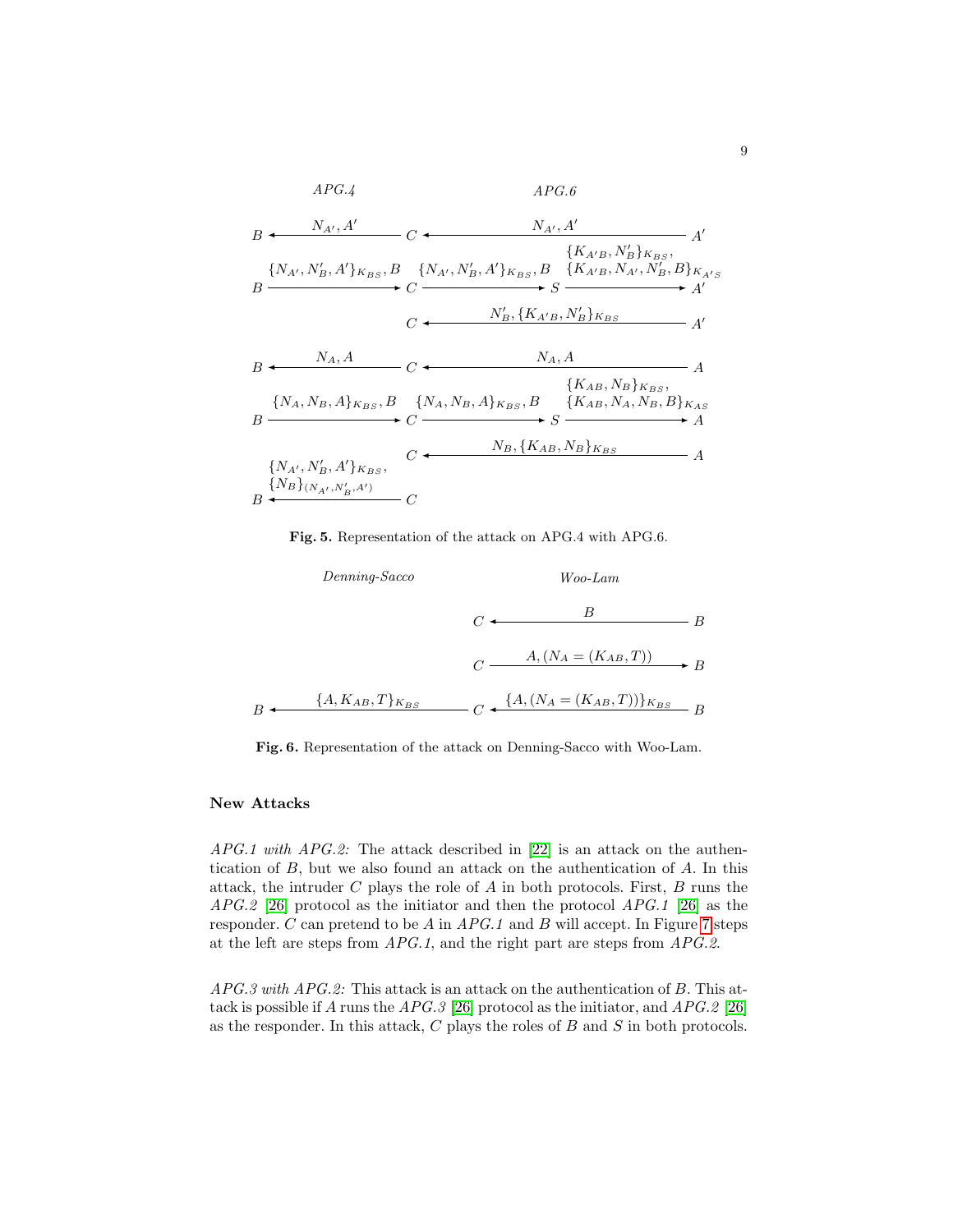$$
APG.1 \tAPG.2
$$
\n
$$
B \leftarrow N_B, A \t N_B, B \t B
$$
\n
$$
B \xrightarrow{m} S \xrightarrow{\{N_B, N'_B, B\}_{K_{AS}}} C \xrightarrow{\{N_B, N'_B, B\}_{K_{AS}}} S
$$
\n
$$
B \leftarrow N'_B \t N'_B \t \t \t N'_B \t \t \t N'_B \t N'_B, B, A\}_{K_{BS}} S
$$

 $m = \{N_B, N'_B, A, B\}_{K_{BS}}, B$ 

Fig. 7. Representation of the attack on APG.1 with APG.2.



Fig. 8. Representation of the attack on APG.3 with APG.2.

|                  | APG.3                                                                                                     |  | APG.2    |  |
|------------------|-----------------------------------------------------------------------------------------------------------|--|----------|--|
| $\boldsymbol{B}$ | $N_B, A$                                                                                                  |  | $N_B, B$ |  |
|                  | $B \xrightarrow{m} S \xrightarrow{\{N_B, N'_B, B\}_{K_{AS}}} C \xrightarrow{\{N_B, N'_B, B\}_{K_{AS}}} S$ |  |          |  |
| $\boldsymbol{B}$ | $\frac{N'_B}{C}$ $\frac{N'_B}{C}$ $\frac{N'_B}{B}$ $\frac{N_B, N'_B, B, A}_{K_{BS}}}{S}$                  |  |          |  |
|                  | $m = \{A, N_B, N'_B\}_{K_{BS}}, B$                                                                        |  |          |  |

Fig. 9. Representation of the attack on APG.3 with APG.2.

Then  $C$  can pretend to be  $B$  in  $APG.3$ , and  $A$  will accept. In Figure 8 steps at the left are steps of  $APG.3$ , and at the right part are steps from  $APG.2$ .

We also found an attack on the authentication of A. In this attack, the intruder  $C$  plays the role of  $A$  in both protocols.  $B$  runs the  $APG.2$  protocol as the initiator, and  $APG.3$  as the responder. C can pretend to be A, and B in APG.3 will accept. In Figure 9 steps at the left are steps from APG.3, and steps at the right are steps from APG.2.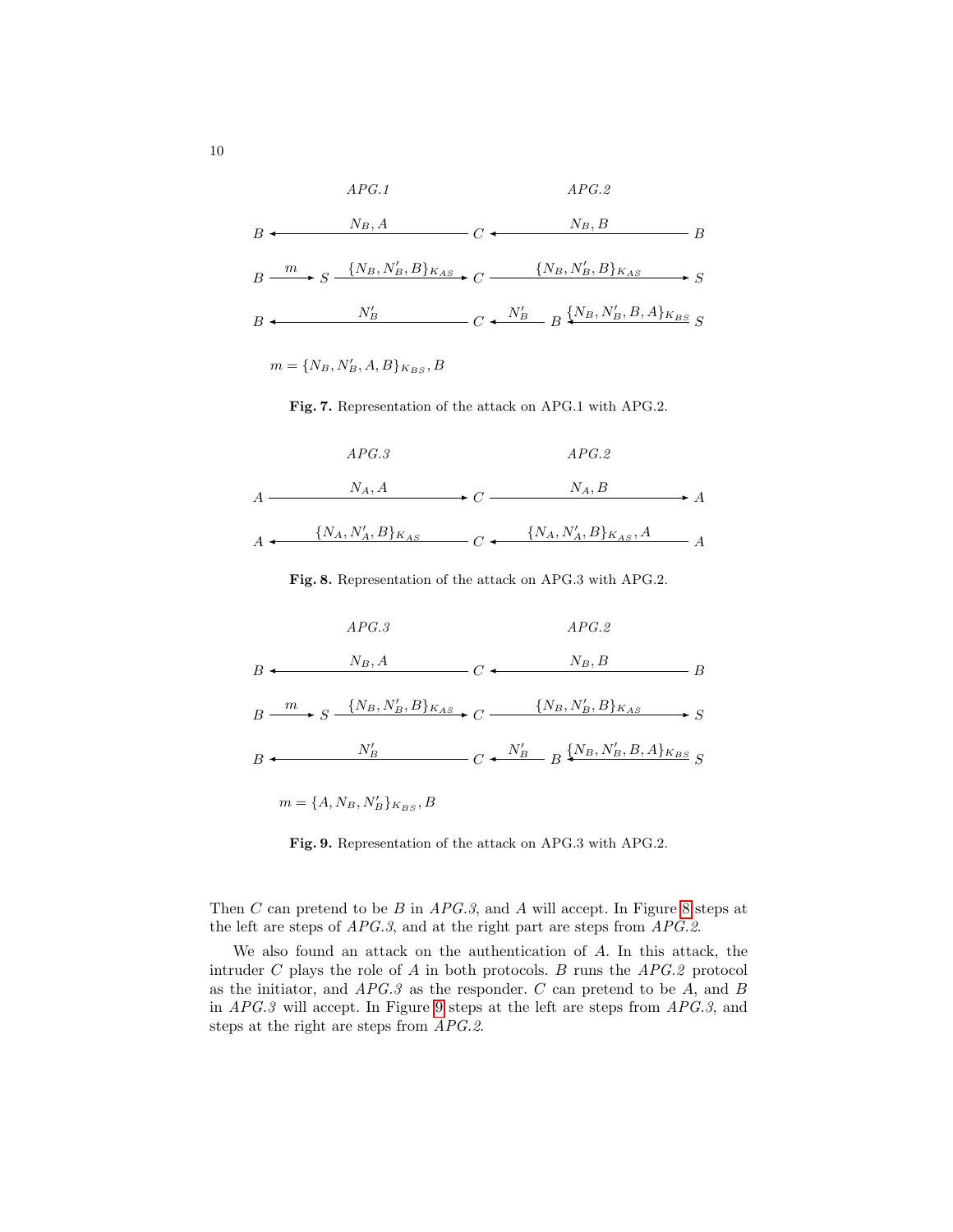

Fig. 10. Representation of the attack on APG.4 with APG.6.

 $APG.4$  with  $APG.6$ : We found an attack on the authentication of B. In this attack, A initiates the protocol  $APG.3$ , then the intruder C will initiate  $APG.6$ with  $B$ , using data sent by  $A$  in the other protocol. Finally,  $C$  sends the answer of B to the server in  $APG.4$ , and lets the protocol run. In Figure 10, steps on the left hand side are steps from  $APG.4$ , and steps on the right hand side are steps from  $APG.6$ .

This attack is possible because the message from  $APG.6$  used for this attack is also used in  $APG.4$ , so C can get a response from B, while B does not act in  $APG.4.$ 

APG.5 with APG.6: This attack is on the authentication of A. In this attack, two protagonists A and A' initiate the  $APG.6$  [26] protocol with B, and the intruder C pretends to be A in  $APG.5$  [26]. In the protocol initiated by  $A', C$  learns  $(N_{A'}, N'_{B}, A')$ , used as a session key, and its encrypted version  $\{N_{A'}, N'_{B}, A'\}_{K_{BS}}$ . In the protocol initiated by  $A, C$  learns the nonce  $N_B$ , used to authenticate to B. In Figure 11, steps at the left part are steps of APG.5, and steps on the right are steps from APG.6.

This attack is a type-flaw attack. So we changed our model to disable such type-flaw attacks in Tamarin to see if there are other types of attacks, and we did not find another attack on the authentication of A.

We also found an attack on the authentication of A where the intruder uses  $(N_{A'}, N'_{B}, A')$  as a session key. In this attack, A initiates the protocol  $APG.5$ , then the intruder C will initiate  $APG.6$  with B, using data sent by A in the other protocol. Finally,  $C$  sends the answer of  $B$  to the server in  $APG.5$ , and lets the protocol run. In Figure 12, steps on the left hand side are steps from APG.5, and on the right hand side are steps from APG.6.

This attack is possible because the message from  $APG.6$  used for this attack is also used in  $APG.5$ , so  $C$  can get a response from  $B$ , while  $B$  does not act in APG.5.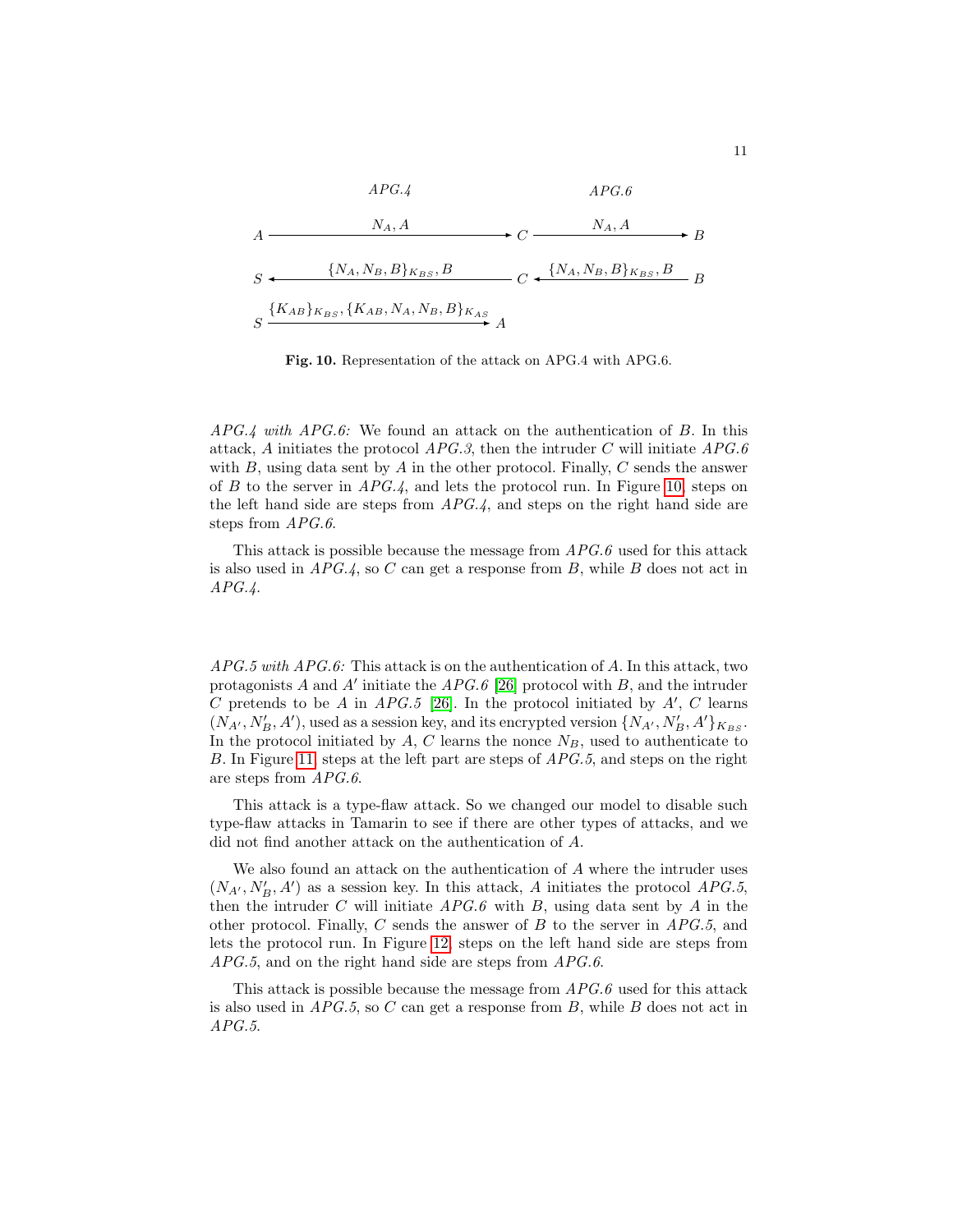$$
APG.5
$$

$$
B \leftarrow N_{A'}, A'
$$
\n
$$
C \leftarrow N_{A'}, A'
$$
\n
$$
\{K_{A'B}, N'_B\}_{K_{BS}},
$$
\n
$$
B \xrightarrow{\{N_{A'}, N'_B, A'\}_{K_{BS}}, B} \{N_{A'}, N'_B, A'\}_{K_{BS}}, B \xleftarrow{\{K_{A'B}, N_{A'}, N'_B, B\}_{K_{A'}S}} R'
$$
\n
$$
C \leftarrow N'_{B}, \{K_{A'B}, N'_B, A'\}_{K_{BS}} \xrightarrow{\{N_{A}, A\}} R'
$$
\n
$$
B \leftarrow N_{A}, A
$$
\n
$$
C \leftarrow N_{A}, A
$$
\n
$$
\{K_{AB}, N_B\}_{K_{BS}},
$$
\n
$$
B \xrightarrow{\{N_{A}, N_B, A\}_{K_{BS}}, B} \{N_{A}, N_B, A\}_{K_{BS}}, B \xleftarrow{\{K_{AB}, N_A, N_B, B\}_{K_{AS}}}\ R
$$
\n
$$
B \xleftarrow{\{N_{A'}, N'_B, A'\}_{K_{BS}}}, C \leftarrow N_B, \{K_{AB}, N_B, A\}_{K_{BS}} \xleftarrow{\{N_B\}_{(N_{A'}, N'_B, A')}} R
$$
\n
$$
B \leftarrow N_B, \{K_{AB}, N_B, A\}_{K_{BS}} \xleftarrow{\{N_B\}_{(N_{A'}, N'_B, A')}} C
$$

 $APG.6$ 

Fig. 11. Representation of the attack on APG.5 with APG.6.

$$
APG.5
$$
  
\n
$$
A \longrightarrow R
$$
  
\n
$$
A \longrightarrow C
$$
  
\n
$$
N_A, A \longrightarrow R
$$
  
\n
$$
S \longrightarrow \{N_A, N_B, B\}_{K_{BS}}, B \longrightarrow C \longrightarrow \{N_A, N_B, B\}_{K_{BS}}, B \longrightarrow B
$$
  
\n
$$
S \longrightarrow \{K_{AB}, N_A, N_B, \{K_{AB}\}_{K_{BS}}\}_{K_{AS}}
$$
  
\n
$$
A
$$

Fig. 12. Representation of the attack on APG.5 with APG.6.

# 3 Workflow in Tamarin

As we had to write many different combinations of multiple protocols to obtain our results, we tried to simplify the process by adopting the following workflow to combine to protocols:

- 1. Specify each protocol individually and check the properties in isolation using Tamarin.
- 2. Generate the files for all the required combinations using the individual specifications.
- 3. Verify the combined protocols, and compare the results to known results.

To simplify the process of generating the combined specifications, we adopted certain (mostly syntactic) conventions when specifying the protocols. These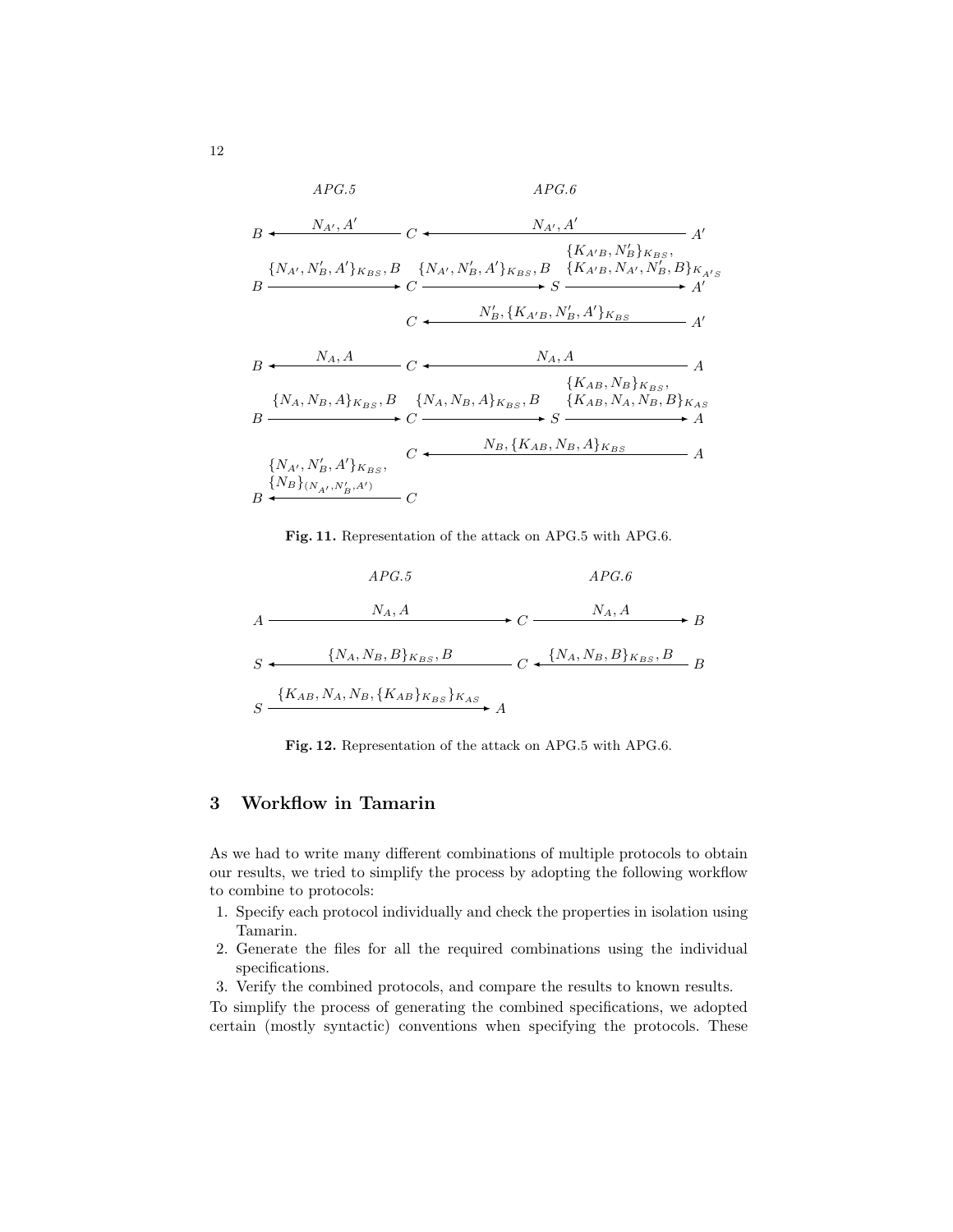mostly concern the common setup rules (key distribution etc.), the placement of labels, and the uniqueness of labels to avoid conflicts.

These conventions allowed us to develop an algorithm that can generate the input files of the composed protocols based on the individual specifications, including intermediate lemmas that simplify the analysis for Tamarin by removing undesirable cases for the subsequent analysis. The generation of these lemmas goes beyond a pure syntactical merger of the individual files. The algorithm requires some interaction with Tamarin, but noticeably simplifies the following analysis. The main idea is that if Tamarin finds an a problem in the merged lemma, then we need to analyze the trace produced by the tool and to modify the lemma. This procedure seems to be systematic for all the examples that we have considered here.

This algorithm is implemented in Python, and works automatically on most combinations from [22] and [9]. Only in a handful of cases we need to manually adapt the produced output to obtain a valid lemma that removes all undesirable cases. Note that even in these cases, the manual intervention was only necessary to create the models, the following analysis was then automatic. For more information about this algorithm, see Appendix A. The implementation is also available on line [15].

### 4 Conclusion

In this paper, we perform an automated analysis of multi-protocols in Tamarin. For this we have used the both protocols studied in [9] using Scyther and the protocol studied in [22] manually. In all cases where attacks were known previously, we also find attacks. However, the tool sometimes finds different attacks than the ones found manually or using Scyther. Moreover, we also find new and unknown attacks, underlining the advantages of an automatic analysis. We also proposed an algorithm to systematically merge two Tamarin files for our analysis.

Our future work is to see how we can integrate our algorithm for automatically merging two Tamarin files into the tools in order to facilitate the life of Tamarin users. Finally our experience also shows us that it might even be possible to propose a similar heuristic to help Tamarin users by automatically generating such helping intermediate lemmas.

## References

- 1. M. Abadi and R. Needham. Prudent engineering practice for cryptographic protocols. IEEE Trans. Softw. Eng., 22(1):6–15, Jan. 1996.
- 2. A. Armando, D. Basin, Y. Boichut, Y. Chevalier, L. Compagna, J. Cuellar, P. H. Drielsma, P. C. Heám, O. Kouchnarenko, J. Mantovani, S. Mödersheim, D. von Oheimb, M. Rusinowitch, J. Santiago, M. Turuani, L. Viganò, and L. Vigneron. The avispa tool for the automated validation of internet security protocols and applications. In Proceedings of the 17th International Conference on Computer Aided Verification, CAV'05, pages 281–285, Berlin, Heidelberg, 2005. Springer-Verlag.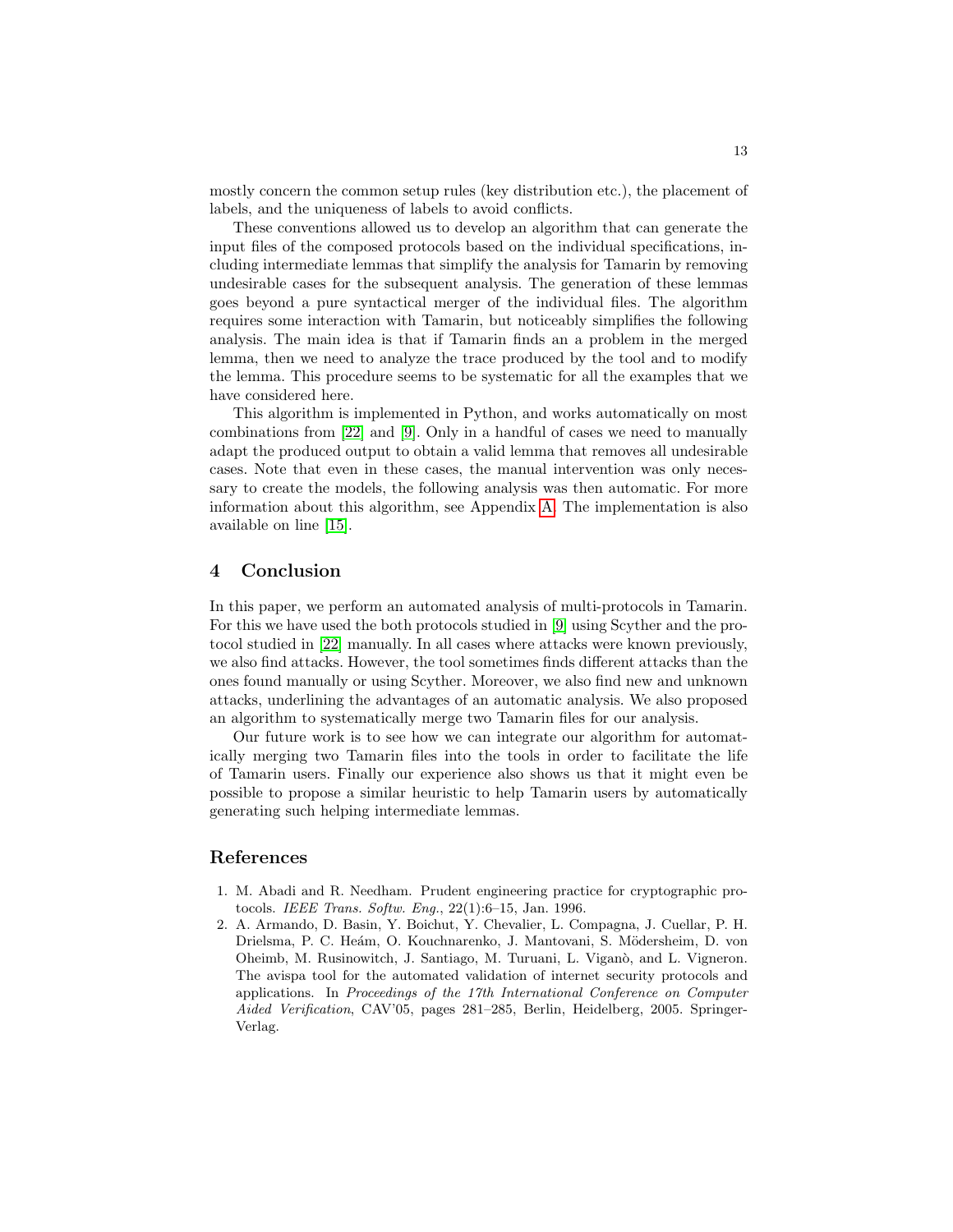- 3. B. Blanchet. An efficient cryptographic protocol verifier based on prolog rules. In Proceedings of the 14th IEEE Workshop on Computer Security Foundations, CSFW '01, pages 82–, Washington, DC, USA, 2001. IEEE Computer Society.
- 4. M. Burrows, M. Abadi, and R. Needham. A logic of authentication. ACM Trans. Comput. Syst., 8(1):18–36, Feb. 1990.
- 5. L. Buttyan, S. Staamann, and U. Wilhelm. A simple logic for authentication protocol design. In In 11th IEEE Computer Security Foundations Workshop, pages 153–162. IEEE Computer Society Press, 1998.
- 6. R. Canetti. Universally composable security: A new paradigm for cryptographic protocols. Cryptology ePrint Archive, Report 2000/067, 2000. [http://eprint.](http://eprint.iacr.org/2000/067) [iacr.org/2000/067](http://eprint.iacr.org/2000/067).
- 7. J. Clark and J. Jacob. A survey of authentication protocol literature: Version 1.0, 1997.
- 8. J. A. Clark and J. Jacob. On the security of recent protocols. Inf. Process. Lett., 56(3):151–155, 1995.
- 9. C. Cremers. Feasibility of multi-protocol attacks. In Proc. of The First International Conference on Availability, Reliability and Security (ARES), pages 287–294, Vienna, Austria, April 2006. IEEE Computer Society.
- 10. C. Cremers and S. Mauw. Security Properties, pages 37–65. Springer Berlin Heidelberg, Berlin, Heidelberg, 2012.
- 11. C. Cremers, S. Mauw, and E. de Vink. Injective synchronisation: an extension of the authentication hierarchy. Theoretical Computer Science, pages 139–161, 2006.
- 12. C. J. Cremers. Unbounded verification, falsification, and characterization of security protocols by pattern refinement. In CCS '08: Proceedings of the 15th ACM conference on Computer and communications security, pages 119–128, New York, NY, USA, 2008. ACM.
- 13. D. E. Denning and G. M. Sacco. Timestamps in key distribution protocols. Commun. ACM, 24(8):533–536, Aug. 1981.
- 14. N. A. Durgin, J. C. Mitchell, and D. Pavlovic. A compositional logic for proving security properties of protocols. Journal of Computer Security, 11(4):677–722, 2003.
- 15. B. Elliott, J. Dreier, and P. Lafourcade. Formal Analysis of Combinations of Secure Protocols (Extended Version). Technical report, July 2017. https://hal.archivesouvertes.fr/hal-01558552v3.
- 16. T. Hwang and Y.-H. Chen. On the security of splice/as the authentication system in wide internet. Inf. Process. Lett., 53(2):97–101, Jan. 1995.
- 17. I.-L. Kao and R. Chow. An efficient and secure authentication protocol using uncertified keys. SIGOPS Oper. Syst. Rev., 29(3):14–21, July 1995.
- 18. J. Kelsey, B. Schneier, and D. Wagner. Protocol interactions and the chosen protocol attack. In Proceedings of the 5th International Workshop on Security Protocols, pages 91–104, London, UK, UK, 1998. Springer-Verlag.
- 19. G. Lowe. An attack on the needham-schroeder public-key authentication protocol. Inf. Process. Lett., 56(3):131–133, Nov. 1995.
- 20. G. Lowe. A hierarchy of authentication specification. In 10th Computer Security Foundations Workshop (CSFW '97), June 10-12, 1997, Rockport, Massachusetts, USA, pages 31–44. IEEE Computer Society, 1997.
- 21. G. Lowe. Towards a completeness result for model checking of security protocols. Journal of computer security, 7(2-3):89–146, 1999.
- 22. A. Mathuria, A. R. Singh, P. V. Shravan, and R. Kirtankar. Some new multiprotocol attacks. In Proceedings of the 15th International Conference on Advanced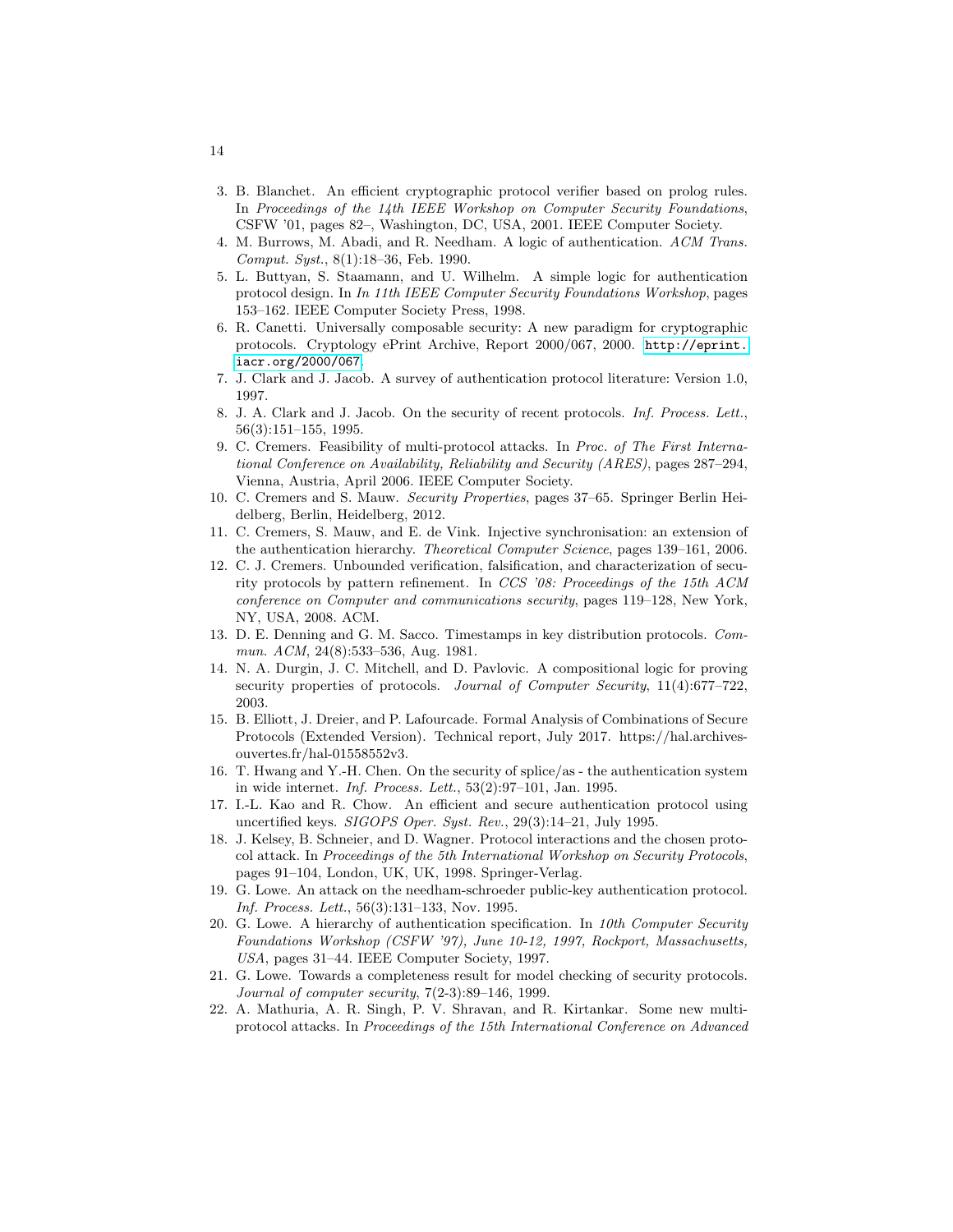Computing and Communications, ADCOM '07, pages 465–471, Washington, DC, USA, 2007. IEEE Computer Society.

- 23. S. Meier, B. Schmidt, C. Cremers, and D. A. Basin. The TAMARIN prover for the symbolic analysis of security protocols. In Computer Aided Verification - 25th International Conference, CAV 2013, Saint Petersburg, Russia, July 13-19, 2013. Proceedings, pages 696–701, 2013.
- 24. R. M. Needham and M. D. Schroeder. Using encryption for authentication in large networks of computers. Commun. ACM, 21(12):993–999, Dec. 1978.
- 25. R. M. Needham and M. D. Schroeder. Authentication revisited. SIGOPS Oper. Syst. Rev., 21(1):7–7, Jan. 1987.
- 26. A. Perrig and D. Song. Looking for diamonds in the desert extending automatic protocol generation to three-party authentication and key agreement protocols. In Proceedings of the 13th IEEE Workshop on Computer Security Foundations, CSFW '00, pages 64–, Washington, DC, USA, 2000. IEEE Computer Society.
- 27. D. X. Song, S. Berezin, and A. Perrig. Athena: A novel approach to efficient automatic security protocol analysis. J. Comput. Secur., 9(1-2):47–74, Jan. 2001.
- 28. T. Y. C. Woo and S. S. Lam. A lesson on authentication protocol design. SIGOPS Oper. Syst. Rev., 28(3):24–37, July 1994.
- 29. S. Yamaguchi, K. Okayama, and H. Miyahara. The design and implementation of an authentication system for the wide area distributed environment. IEICE TRANSACTIONS on Information and Systems, 74(11):3902–3909, 1991.
- 30. H. Zhou and S. N. Foley. Fast automatic synthesis of security protocols using backward search. In Proceedings of the 2003 ACM Workshop on Formal Methods in Security Engineering, FMSE '03, pages 1–10, New York, NY, USA, 2003. ACM.

# A Details of the workflow

We denote by In\_dec#i labels that manage the input in deconstructions lemma (each one can appear only once in rules), and Out dec#i denotes labels that manage the output in deconstructions lemma (can appear many times in rules).

Making the combination of two protocols with Tamarin is not just to put all transitions from these protocols in the same file. But in fact we have often to solve some partial deconstruction problems. A partial deconstruction is when Tamarin cannot say where a fact come from. That makes open chains and Tamarin may not terminate. An idea is to make the conjunction of both deconstructions lemmas. With this, There are no more partial deconstruction left, but the lemma might be wrong, due to new sources in the other protocol, for rules concerned by the deconstructions lemma. So we have to correct the lemma and verify it again. We have implemented a part (except one special case described below) of this algorithm in python and we succeed on 14/18 of our test to produce the Tamarin file of the combination (3 of the 4 fail are due to the special case that we don't implemented yet). It is also possible to create new loop by making the combination of both protocols, so Tamarin may not terminate the proof of lemmas that terminates when the protocol is alone.

- First we need to write "theory [name] begin"
- Copy builtins, functions and equations of both protocols without redundancies, we make the union of them.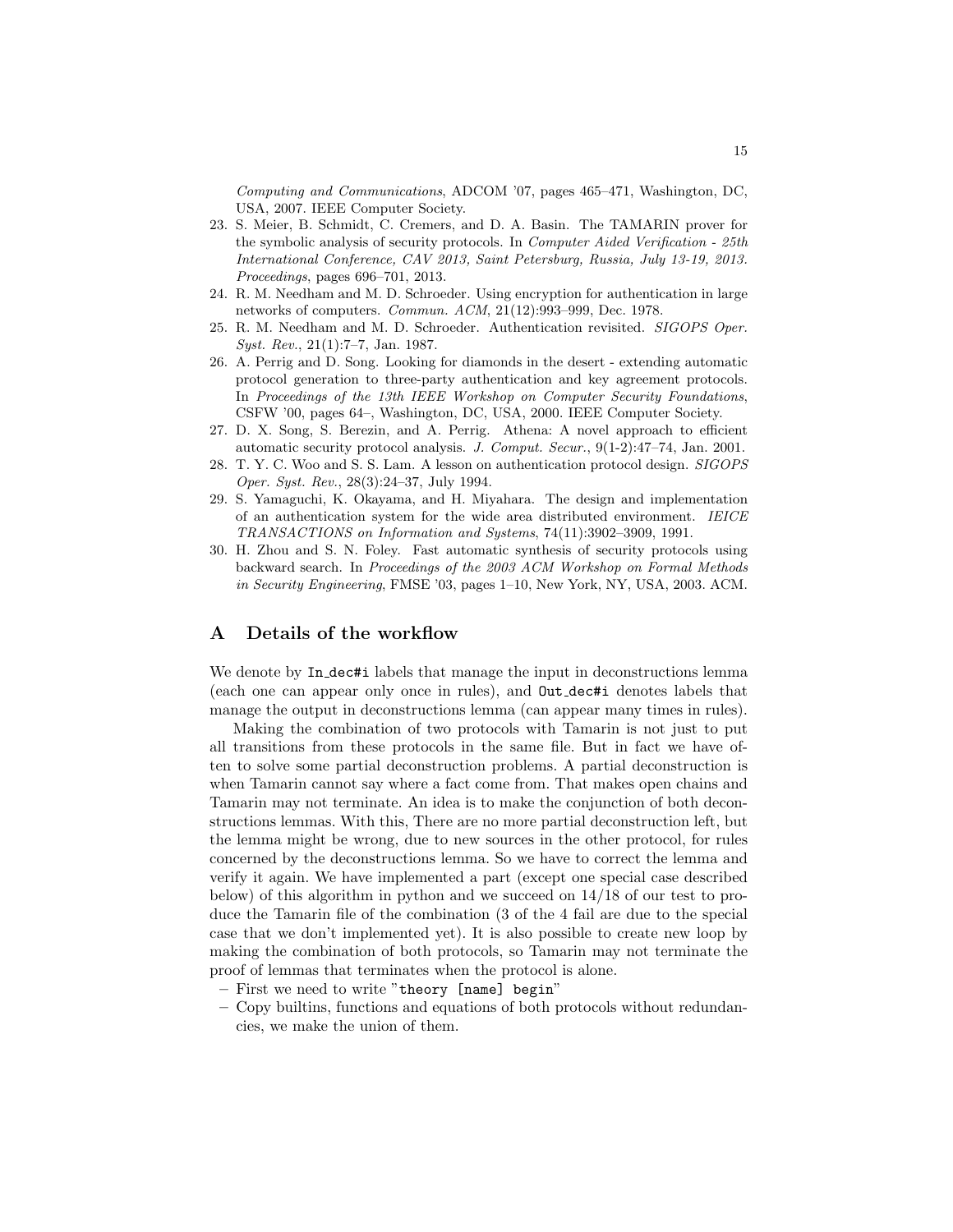- Copy the initialisations rules once.
- Copy rules of the first protocol, then copy rules of the second protocol without creating some conflicts with the names of rules, facts, and labels (keep the names of facts from initialisations rules).

```
def RenameFacts :
 for each Facts, Rules, Labels in Rules
                  from second protocols :
   if not in Initiation rules :
     rename them by S[actualName];
```
– Make the conjunction of both deconstruction lemmas.

```
def Deconstruction :
 put "lemma deconstruction [sources]:"
                 in [filename].spthy;
 copy lemma content from first protocol
                   in [filename].spthy;
put "&" in [filename].spthy;
 copy lemma content from second protocol
                    in [filename].spthy;
```

```
– Copy restriction of protocols
```
– Try to prove the deconstructions lemma with Tamarin.

```
def Proof :
```
run Tamarin [filename].spthy --prove=deconstruction;

We have two cases:

- The lemma is validate by Tamarin, it concludes the algorithm.
- Tamarin finds a counter-example, and gives us a trace where we have a In dec#i without a Out dec#i associated. So we add the missing Out dec#i in the rule preceding the rule with In dec#i in the trace, then we retry to prove the deconstruction lemma.

```
def CorrectLemma :
 i = last rule with In\_dec(x) in trace;
 j = previous rule of i in trace ;
 put label Out_dec(x) in j;
```
Special case (not implemented yet), if the arguments of In dec#i are not in the the input of the rule, we put the Out dec#i in the rule that sends the argument to the role.

```
def CorrectLemma :
i = Last_Rule_With_In_dec ( x ) in trace ;
if x not in Out () of the rule
   z = last rule with Out(z1, x1, z2); //z1 and z2
   put label Out\_dec(x) in z; // can be null
 j = Previous_In_Trace(i);
put label Out_dec(x) in j;
```
16